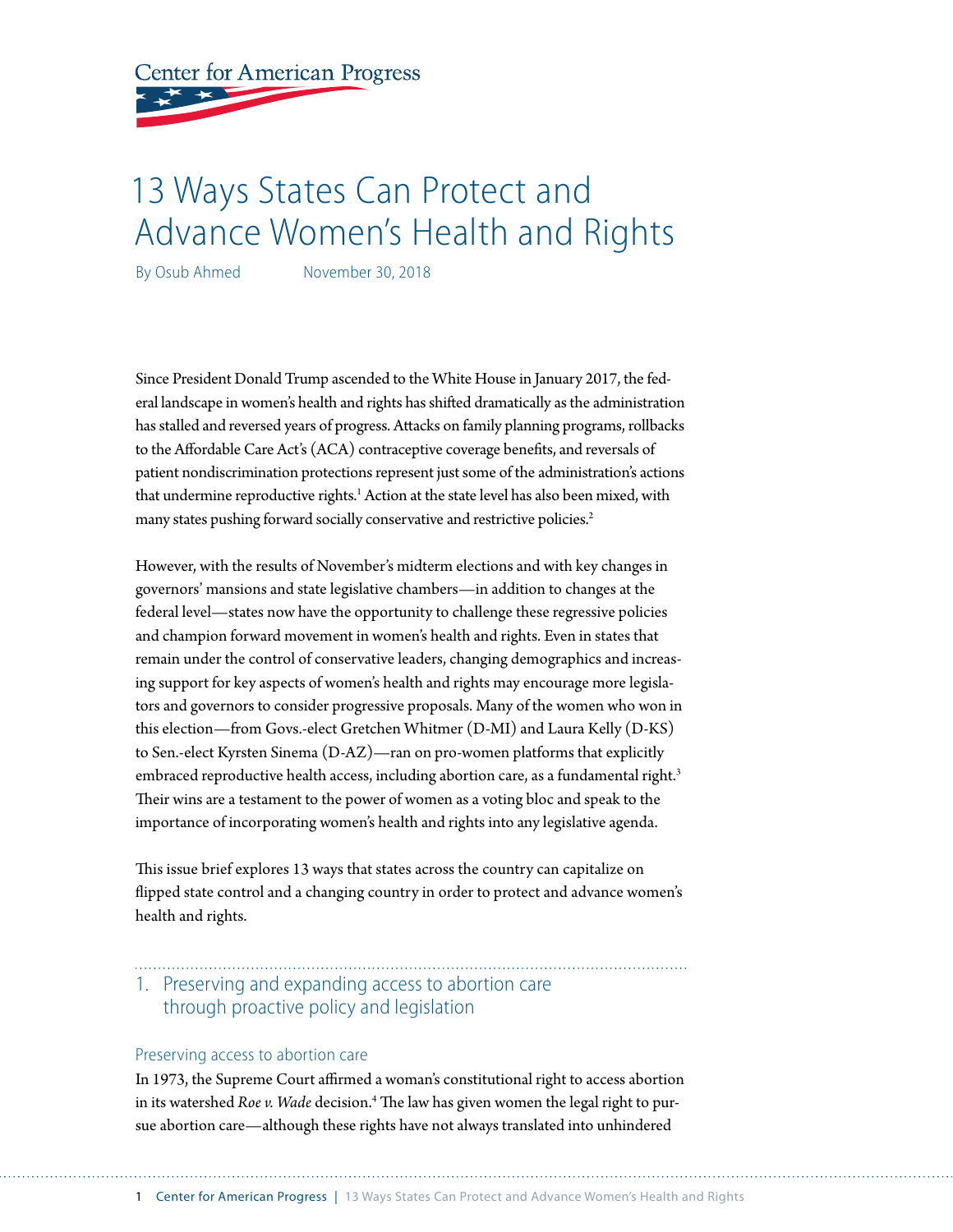access—and has generally conferred social and economic benefits that have allowed women to pursue their educational and professional goals.<sup>5</sup> Today, abortion access is fundamental to women's reproductive rights.

However, since 1973, states have introduced and passed a steady stream of administrative and legislative restrictions to abortion access in repudiation of *Roe*. These efforts have ramped up in recent years: Between January 2011 and July 2016, states enacted more than 300 restrictions to abortion access, and in some states, restrictions have made access to abortion care essentially impossible.<sup>6</sup> For example, recently approved ballot measures in Alabama and West Virginia amend these states' constitutions in ways that fundamentally undermine a woman's right to an abortion.7 Such legislative maneuvers lay the groundwork for states to immediately ban abortion if *Roe* is overturned and only serve to underscore the necessity of strong state action to secure abortion rights.

Up to this point, much of the work to protect abortion access has been defensive. However, with the confirmation of Judge Brett Kavanaugh to the Supreme Court, the future of *Roe* is under threat and its protections are no longer a guarantee. If *Roe* were overturned today, 22 states would very likely ban abortion outright, while nine states' unenforced and antiquated pre-*Roe* abortion bans could become de facto state law.8

For these reasons, it is critical to craft proactive policies that protect abortion care at the state level. Just this past July, Gov. Charlie Baker (R-MA) signed legislation that repealed a pre-*Roe* abortion ban criminalizing women for obtaining an abortion.9 The nine states with these unenforced bans on the books—including Michigan, New Mexico, and Wisconsin, with their newly elected governors—have the opportunity to pre-emptively take action against pre-*Roe* bans. Even in states that have expressed a strong intent to limit abortion access, recent governor pickups for Democrats, such as Gov.-elect Laura Kelly in Kansas, mean that traditionally conservative states now have the chance to enact protective measures around abortion access via executive orders or other legislative measures.

States must also recognize that for many women, access to abortion care is still out of reach because of insurance restrictions that prohibit coverage.<sup>10</sup> The U.S. Department of Health and Human Services recently proposed rules that would force insurance companies to bill consumers separately for the portion of their premium that goes toward abortion services for plans on state-based and federal ACA marketplaces. This would single out abortion coverage by making the billing and payment process confusing and burdensome for insurance companies and consumers alike.<sup>11</sup> Such a move would be particularly harmful to women in the four states—California, New York, Oregon, and Washington—that require state-regulated private insurance plans to cover abortion services, as these state policies may soon be in conflict with new federal precedent.<sup>12</sup> Also, while 15 states have policies that direct statebased Medicaid funding to cover medically necessary abortion services, 34 states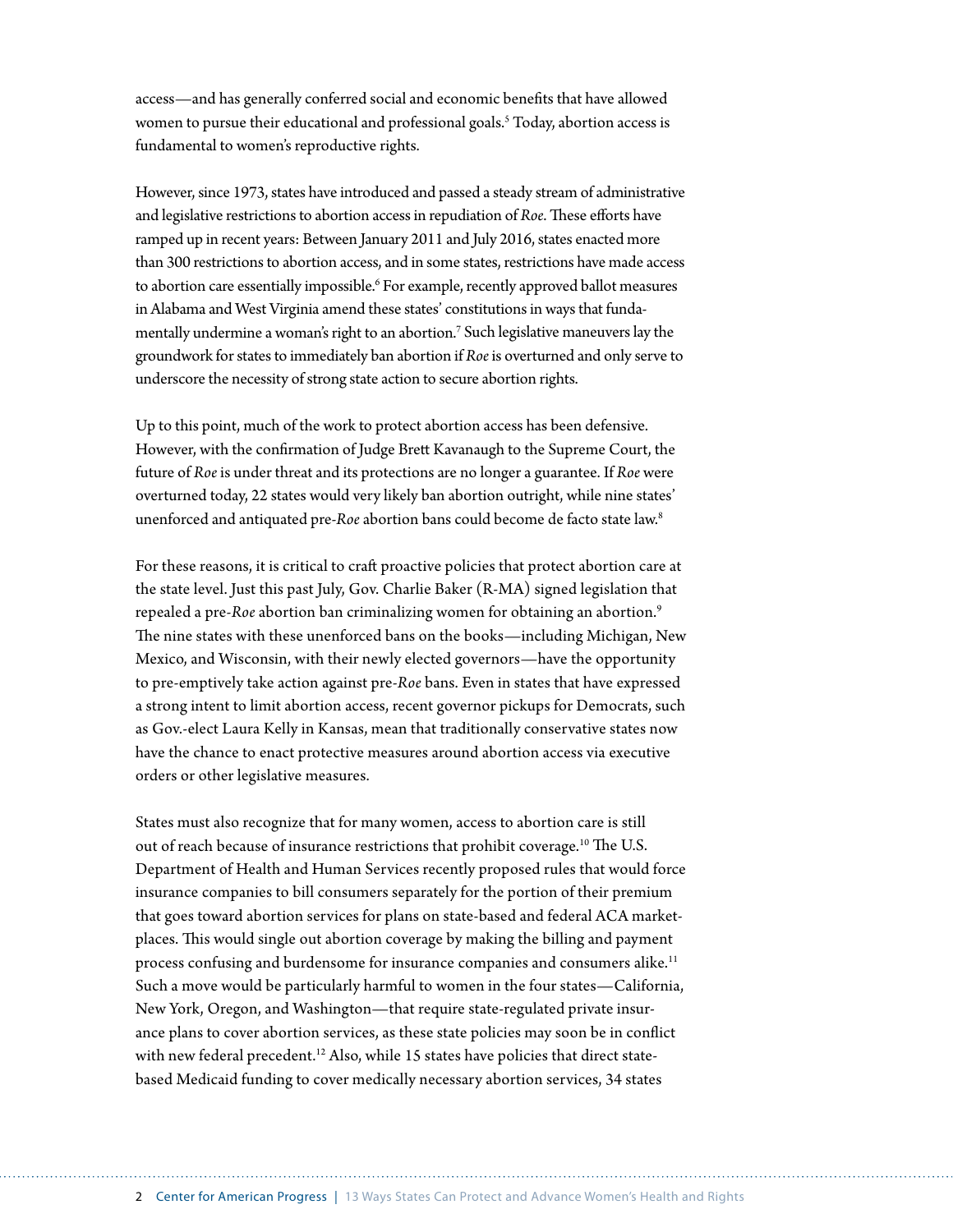and the District of Columbia employ restrictions similar to those in the federal Hyde Amendment, only using state Medicaid funds for abortion care in cases of life endangerment, rape, or incest.<sup>13</sup> Fifty-four percent of women of reproductive age who are enrolled in Medicaid or the Child Health Insurance Program live in one of these 34 states or the District of Columbia.14 One state, South Dakota, goes a step further, only providing state funding for abortion in cases of life endangerment—a clear violation of federal standards. Insurance restrictions on private health plans and public insurance programs must be overturned to ensure all women have equitable access to abortion care.

#### Expanding access to abortion care

In addition to pre-emptive defensive action, states can also forge ahead with progressive policies and laws that expand access to abortion. Members of Maryland's state legislature are planning to introduce legislation for a ballot measure that would enshrine abortion rights in the state constitution, despite Gov. Larry Hogan's (R) personal opposition to abortion rights.15 And last year, Oregon Gov. Kate Brown (D) signed into law the Reproductive Health Equity Act, which ensures that all Oregonians have access to abortion care regardless of insurance status or income level.16 A slew of other states may follow suit.

Another way to increase access to abortion care is for states to expand the availability of medication abortion. Medication to induce an abortion is generally taken within the first 10 weeks of pregnancy and is considered very safe and less expensive than surgical abortion.<sup>17</sup> To improve access, Gov.-elect Janet Mills (D-ME) pushed forward a bill while she was state attorney general that would allow providers other than physicians—advanced nurse practitioners and physician assistants—to administer the medication, a move that was particularly important for women in rural and underserved regions.<sup>18</sup> And there are a number of other ways states can improve access to medication abortion. For example, they can lower administrative and financial barriers, such as a requirement for physicians to keep stocks of mifepristone—one of two drugs used for medication abortion—on hand, and they can also permit pharmacists to dispense the medication with a prescription.

Self-managed medication abortion is another important tool that states can use to expand access to abortion care and ensure equitable access for all women. Selfmanaged medication abortion, which numerous studies have found to be safe and effective, allows women to obtain important medical care outside of a clinic or hospital setting if the services offered in these venues are inaccessible or do not meet a woman's needs.<sup>19</sup> Providing women with more options is key, especially for women of color, many of whom face numerous financial and logistical hurdles to accessing abortion care and who, for reasons related to a history of reproductive coercion and exploitation, have a distrust of the health care system.<sup>20</sup> Unfortunately, dozens of states—including New York, Arizona, and Michigan—have erected legislative barriers to medication abortion. Currently, seven states criminalize self-managed medication abortion generally, 10 criminalize women for harming a pregnancy, and 15 have laws that could be misapplied to women who self-manage medication abortion.<sup>21</sup>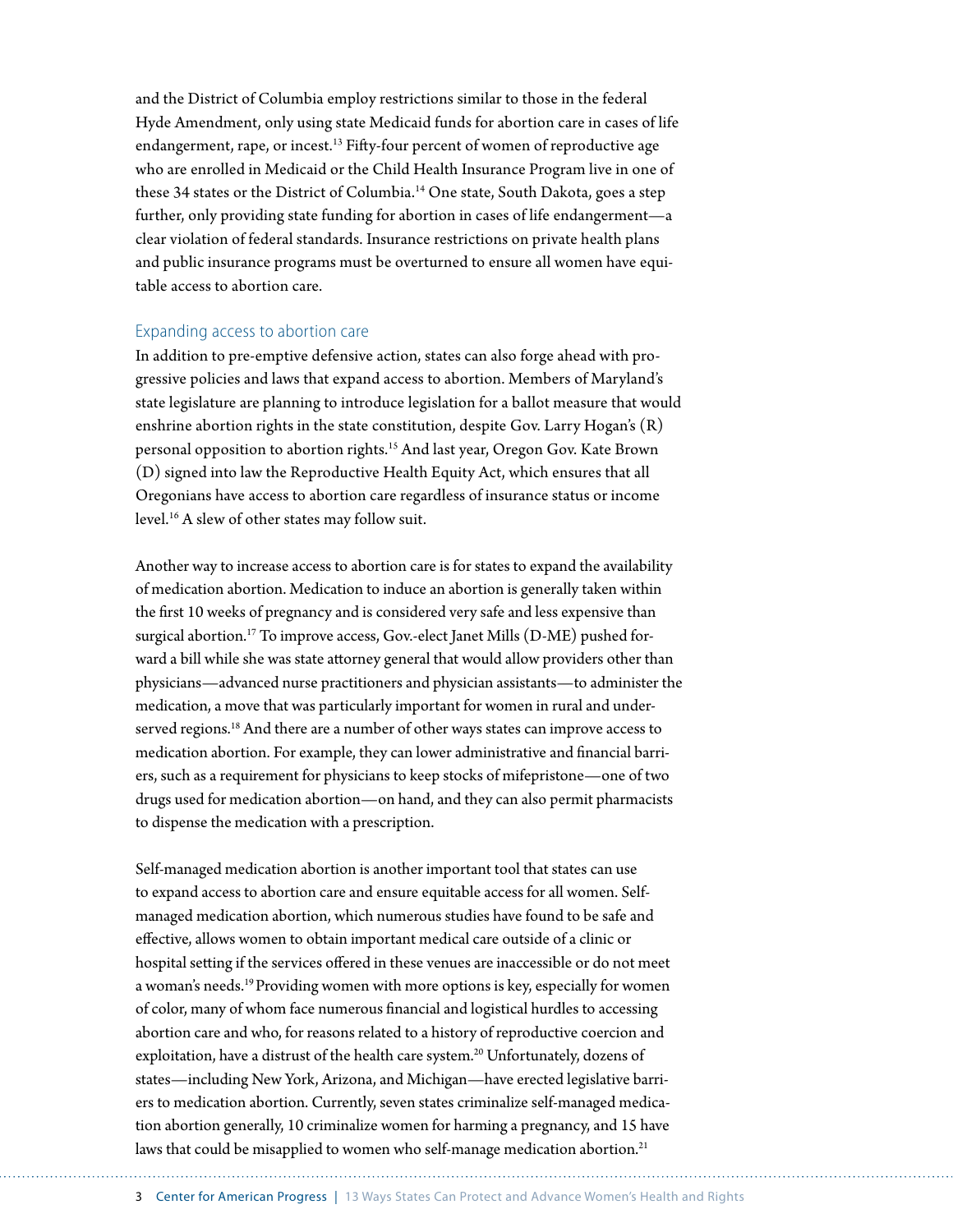And while some state legislatures, such as those in Rhode Island and West Virginia, have introduced bills to decriminalize self-managed medication abortion, much work remains to be done.<sup>22</sup> States now have the opportunity to overturn these punitive laws and offer women access to the services they need.

# 2. Improving access to contraceptives by expanding coverage and delivery models and offering additional types of contraceptives

The United States has one of the highest unplanned pregnancy rates among developed countries; in 2011, nearly half of all pregnancies were unintended.<sup>23</sup> Access to reliable contraceptives is therefore a vital tool to reduce unintended pregnancies and to plan for safe, healthy pregnancies. The ACA requires that insurance plans make contraceptives available to women at no out-of-pocket cost. However, under the Trump administration, access to contraception has been curtailed through, among other things, rollbacks to this contraceptive coverage requirement and attacks on the Title X family planning program.24 Just as states should look for innovative and progressive ways to protect abortion access, so too should they consider ways to protect and expand access to contraceptives.

Two key barriers to accessing contraceptives are restrictions on the types of contraceptives that insurance plans will cover and prescription quantity limits. In response, some states have stepped in to address the shortfall. In 2016, Maryland passed the Contraceptive Equity Act, which ensures coverage of all forms of contraceptives for women and men—including over-the-counter birth control—at little to no cost and in six-month batches.<sup>25</sup> And in anticipation of the ACA contraceptive coverage requirement being further eroded, Maine's and New York's state legislatures pushed forward bills that would require insurance companies to cover contraceptives for up to one year with no cost-sharing.<sup>26</sup>

States can also improve access by making contraceptives available over the counter as well as by expanding pharmacists' scope of practice. Utah and the District of Columbia recently passed measures that allow pharmacists to dispense contraceptives without a doctor's prescription.<sup>27</sup> It is also key to educate pharmacists about how to appropriately dispense contraceptives over the counter and to provide educational materials to patients. And recently, Iowa Gov. Kim Reynolds (R) introduced a proposal to allow women to obtain contraceptives over the counter, modeling her plan after a similar proposal in Oregon.28

States can also improve contraceptive utilization by making long-acting reversible contraceptives (LARCs) more accessible. LARCs have been shown to be incredibly effective at reducing rates of unintended pregnancies, particularly when administered postpartum and post-abortion.29 In 2014, Delaware formed a private-public partnership with the nonprofit Upstream to launch Contraceptive Access Now, which, among other things, ensures that hospitals are reimbursed separately for providing LARCs postpartum and helps providers employ new device-stocking strategies to allow for same-day insertions.<sup>30</sup>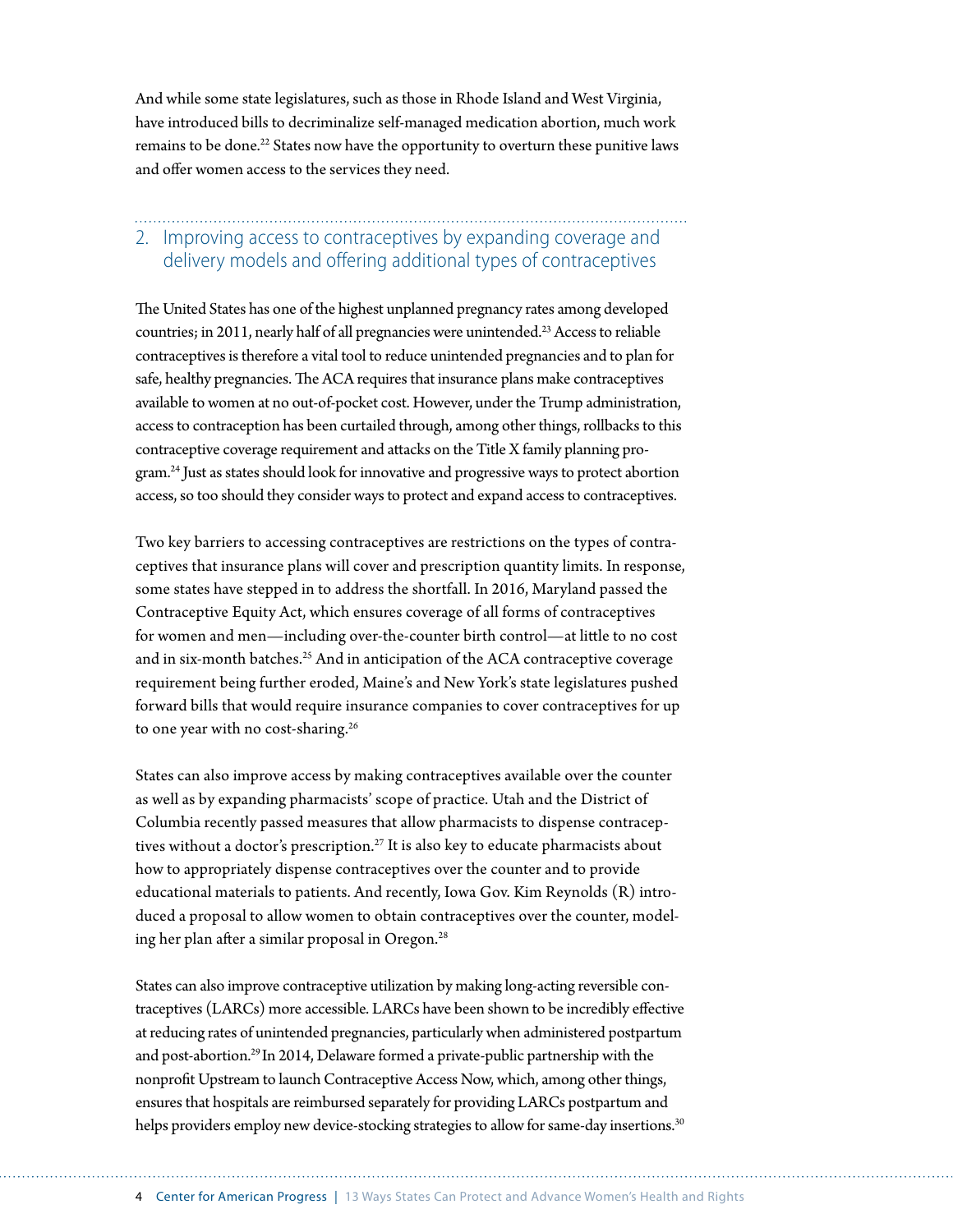Since the implementation of this initiative, Delaware has seen a substantial increase in LARC use and subsequent drops in unintended pregnancy rates.<sup>31</sup> Colorado has undertaken a similar initiative in expanding access to LARCs, with equally impressive reductions in teen pregnancy and abortion rates.<sup>32</sup>

Colleges have also made recent gains in access to contraceptives for their student populations. These gains include increasing the accessibility of health centers, through which most students receive their contraceptives; establishing relationships with nearby pharmacies that students can visit if health center services are not available; and ensuring students' health insurance plans cover contraceptives with no cost-sharing. Unfortunately, access to contraceptives in college is not universal or unfettered; many religious institutions have been involved in lengthy legal battles over the ACA's requirement that health insurance plans, including student plans, cover all Food and Drug Administration (FDA)-approved contraceptive methods with no cost-sharing.<sup>33</sup> Just recently, the Department of Health and Human Services finalized rules exempting entities—including higher education institutions—from being required to cover contraceptive services if they object on religious or moral grounds.<sup>34</sup> This means that thousands of students across the country could be left without viable means to obtain contraceptive care. States must step in to meet the shortfall by expanding insurance coverage at the state level for their student populations.

# 3. Protecting funding for family planning services

Family planning services—which allow for women to decide on birth spacing and family size through access to contraceptive services, pregnancy testing and counseling, and sexually transmitted infection services—have played a critical role in the United States.35 In 2014, these services helped women avoid about 2 million unintended pregnancies, thereby preventing nearly 1 million unintended births and almost 700,000 abortions.36 Without publicly funded family planning services, rates of unintended pregnancy, unplanned birth, and abortion could have been 68 percent higher.<sup>37</sup> The cost savings from family planning services have also been significant, saving federal and state governments \$13.6 billion in 2010.38

Unfortunately, many of these services have been chipped away or eliminated as a result of funding restrictions to grant programs such as Medicaid, Title X, and federal block grants.39 For example, in Arizona and Michigan, the allocation of these funds is barred to certain family planning providers that also offer abortion with private funds.<sup>40</sup> These types of restrictions must be undone if states are committed to allowing women and men to select the providers that best meet their needs.

States must also ensure that funding is directed toward comprehensive family planning providers that offer medically accurate information and quality care. Unfortunately, many states have instead sought to permanently fund fake women's health centers ideologically driven centers that use coercion and manipulation to prevent women from

5 Center for American Progress | 13 Ways States Can Protect and Advance Women's Health and Rights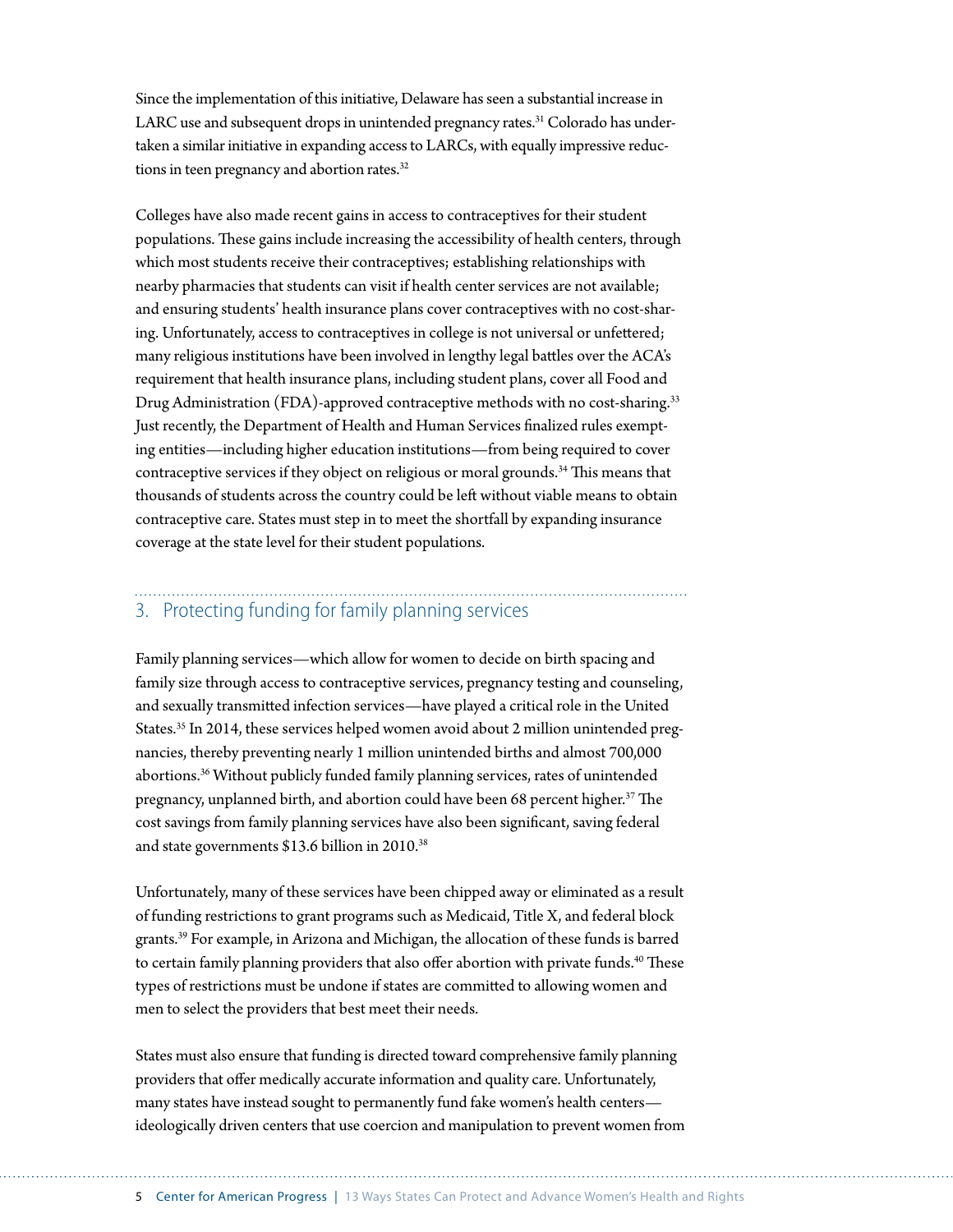considering abortion as part of their reproductive options. In 2018, 14 states funneled \$40.5 million in state taxpayer dollars—including funds meant for the Temporary Assistance for Needy Families block grant—to programs that finance these fake centers and even made some of this funding permanent.<sup>41</sup> Over the past several years, the North Carolina state legislature also redirected some of its Maternal and Child Health block grant to a group that funds these centers.<sup>42</sup> Regulation and oversight of these funder groups is lax at best, and misuse and abuse of funds by their grantees is rampant. In fact, state auditors in Pennsylvania and Texas have entered into repayment plans or canceled contracts with funder groups because of misused funds or lack of progress in reaching proposed health outcomes and cost savings goals.43 States must prevent the flow of dollars intended for low-income families to fake centers and move away from allocating permanent funding for them in their state budgets. To combat the reach of fake women's health centers, governors such as Andrew Cuomo (D-NY) have launched public awareness campaigns to help connect women to comprehensive and confidential reproductive health clinics.<sup>44</sup> Other states can pursue similar strategies to ensure that their residents are receiving complete, evidence-based medical care and are not being misdirected or denied care by ideologically driven organizations.

#### 4. Safeguarding the patient-provider relationship

The relationship between patients and their doctors is centered on trust and confidentiality. In no other domain are these tenets more important than in reproductive health care, which often involves intimate, difficult conversations and decisions. However, over the past decade, attacks against providers and patient privacy have ramped up on the state level. State policymakers must develop proactive solutions to protect the relationship between patients and their providers from this onslaught of attacks.

Over the summer, the Trump administration issued a proposed rule—called the "domestic gag rule"—that would prohibit Title X grantees from providing the full range of pregnancy-related options, including abortion care, to their patients.<sup>45</sup> The rule would do this by, among other things, forcing providers to lie to their patients or withhold information that women need to make the best decision for themselves and their families.46 The gag rule is part of the administration's attempts to reshape the Title X grantee network and foist abstinence-only and fertility-based awareness methods on women, thus denying them access to a full suite of reproductive health options.

The domestic gag rule would also require parents or guardians to be involved in a young person's decision to obtain family planning services. For example, under the rule, Title X providers would be required to document the particulars of their interactions with adolescent patients, such as actions the provider took to encourage family participation and sensitive information about patients—including the age of their sexual partners.<sup>47</sup> This could have a chilling effect on teen clients who would otherwise be interested in family planning services, as they may no longer feel they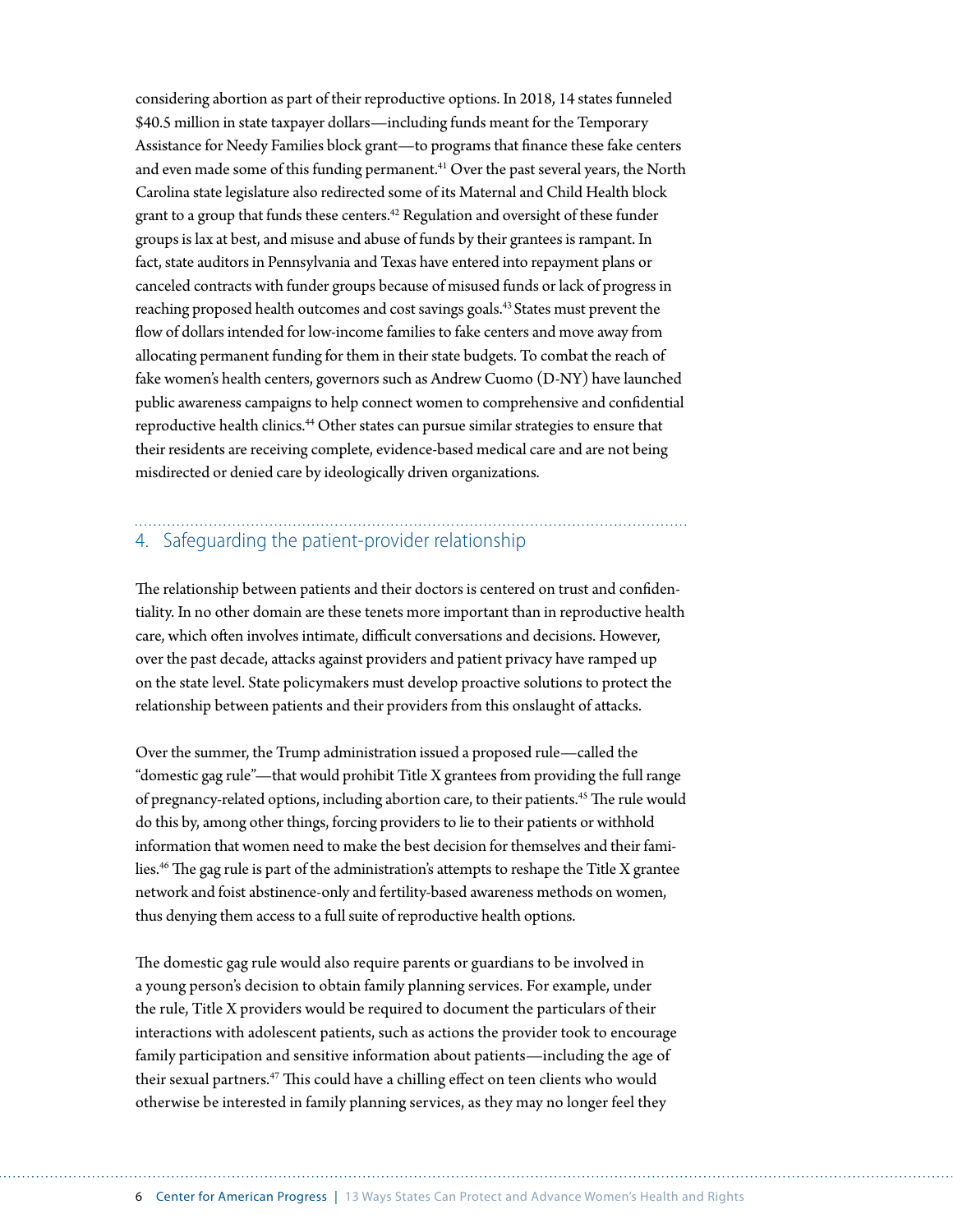can receive confidential and safe care.48 Young people's failure to seek care can lead to a host of negative outcomes, as adolescents are at higher risk of having unintended pregnancies and contracting sexually transmitted infections than other age groups.<sup>49</sup> States that are interested in protecting young people's access to a vital source of care should secure the privacy rights of clients who utilize Title X clinics.

Three states have introduced legislation that attempts to prevent and even reverse the erosion of the patient-provider relationship. Pennsylvania introduced the Patient Trust Act, which seeks to preserve and protect the patient-provider relationship from political interference.50 Meanwhile, in the Ohio House of Representatives, policymakers drafted the Doctor-Patient Relationship Protection Act, which would ensure that doctors who choose not to disseminate scientifically inaccurate information or choose not to perform medically unnecessary services do not face any criminal charges.<sup>51</sup> And Massachusetts successfully passed the PATCH Act, which ensures that private health information is not conveyed to an insurance plan's primary policyholder, a fact that is vital for young women as well as women in abusive relationships.<sup>52</sup> Each of these laws centers women's health care within the patient-provider relationship and explicitly prohibits outside political interference or the intrusion of non-evidence-based facts into medical decision-making.

#### 5. Limiting religious exemptions in order to protect patient rights

The promise of religious liberty is being co-opted in order to justify health care discrimination and denial of care when it comes to sexual and reproductive health care. With new guidance issued by the Department of Justice last year broadly expanding the scope of so-called religious liberty and conscience protections, followed by rules allowing employers and health care workers to deny care based on their religious and moral objections, it is up to states to step up to the plate and create protections against this type of overreach.<sup>53</sup>

Under the federal government's proposed rules, hospitals, health care workers, and pharmacists across the country can refuse to dispense medication or administer reproductive health care by claiming that such actions would conflict with their religious or moral beliefs.54 In addition, an equally troubling provision requires health care institutions to accommodate personnel whose religious beliefs conflict with their duties, potentially exempting personnel—from schedulers to physicians—from having to fulfill their job duties related to reproductive health services and other health care.<sup>55</sup> The Trump administration also recently finalized rules that provide religious and moral exemptions to a wide swath of employers who, under the ACA, were required to provide their employees with contraceptive coverage.<sup>56</sup>

Certain states have taken measures to ensure that the expansion of religious exemptions does not continue to come at the cost of reproductive health care. For example, legislation in Illinois would require health care facilities to ensure that religious objections do not prevent patients from accessing timely care and that patients have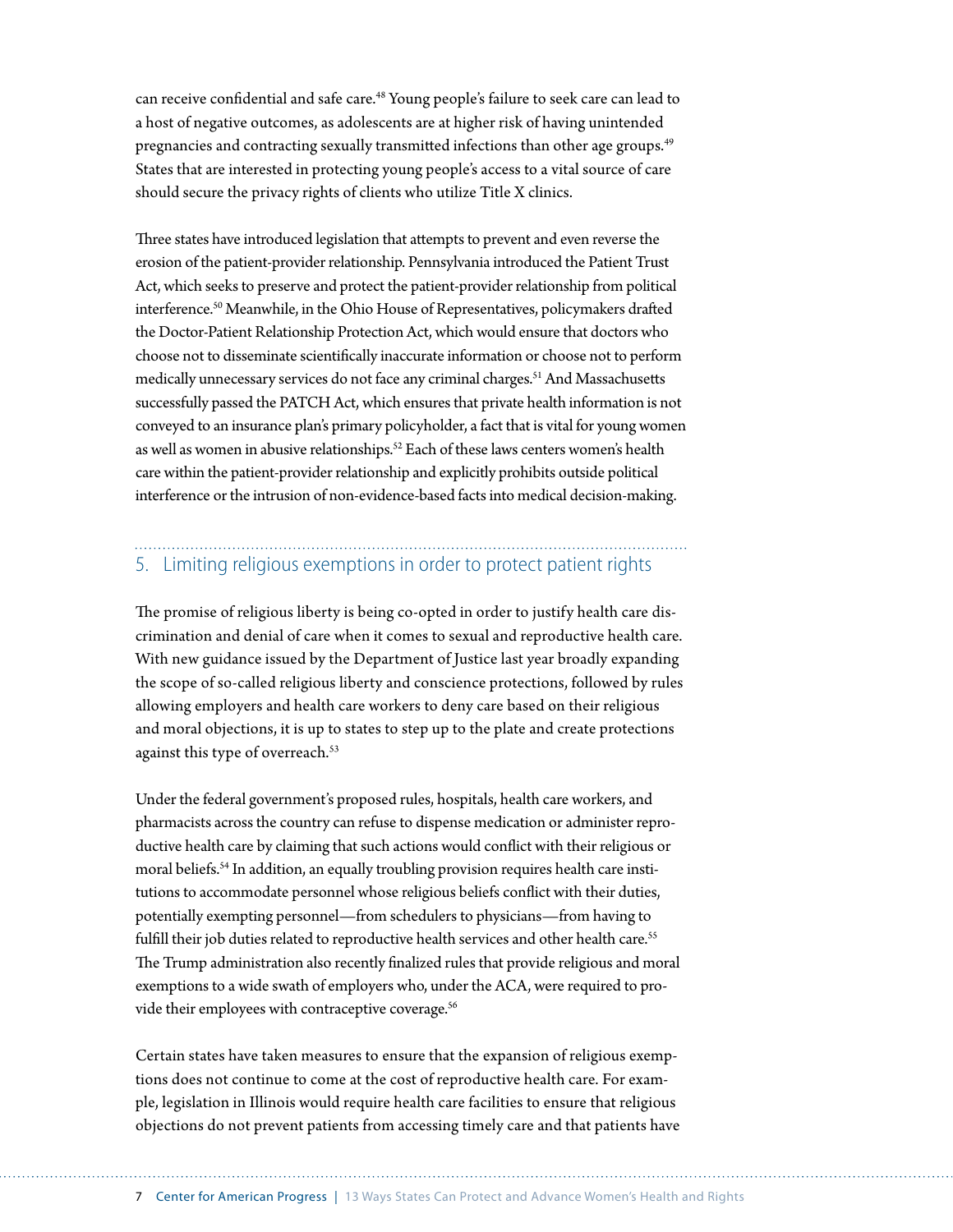alternative options to care that are available on-site or by referral.<sup>57</sup> A 2009 Louisiana law requires providers to present current and potential patients with written notice of their objections, so that these patients can seek care elsewhere.<sup>58</sup> And eight states prohibit pharmacists from refusing to fill contraceptive prescriptions or provide emergency contraceptives when requested.<sup>59</sup>

#### 6. Expanding access to reproductive health services through telemedicine

Despite impressive advances in medicine, according to the Health Resources and Services Administration, the United States will face a shortage of about 20,400 physicians by 2020.60 Even today, about 20 percent of Americans have limited or no access to primary health care because of physician shortages.<sup>61</sup>

These statistics highlight the important role of telemedicine for increasing access to reproductive health services, among other things. Telemedicine is a tool used to deliver health care services and other information to patients using telecommunications technology, allowing providers to administer care from another city or even another state. By allowing patients to access care remotely via broadband connection, irrespective of geography and with fewer logistical barriers, telemedicine can improve health outcomes and the quality of care while helping to address the nation's physician shortage.<sup>62</sup>

Dozens of states have set up reimbursement schemes for telemedicine; for example, 46 states and the District of Columbia provide Medicaid reimbursement for services rendered via live videoconference.<sup>63</sup> However, there are restrictions on the types of care allowed. Telemedicine medication abortion is one of the most restricted forms of telemedicine care, despite studies finding it to be as safe as abortion care administered in-person and highly acceptable to patients.<sup>64</sup> Nineteen states currently ban the service outright.<sup>65</sup> Fortunately, there are some states—including Minnesota and, recently, Maine—that do allow for medication abortion by telemedicine.<sup>66</sup> As state legislatures move to make abortion access more difficult, access to telemedicine can help those women who still want to pursue abortion care to more easily obtain such care across state lines.

Similarly, there are digital apps that make access to contraceptives easier. Today, 20 states and the District of Columbia allow women to order contraception online without a prescription and receive it in the mail. Patients receive contraceptive counseling by chatting with a provider via text or video link and filling out a form to ensure they understand side effects and risks.<sup>67</sup>

Telemedicine has also been used to improve maternal health outcomes. Providers are increasingly using new telemedicine case management strategies for medically high-risk pregnancies, which can help prevent the progression of obstetrical complications and improve the chances that women have safe deliveries at local hospitals.<sup>68</sup>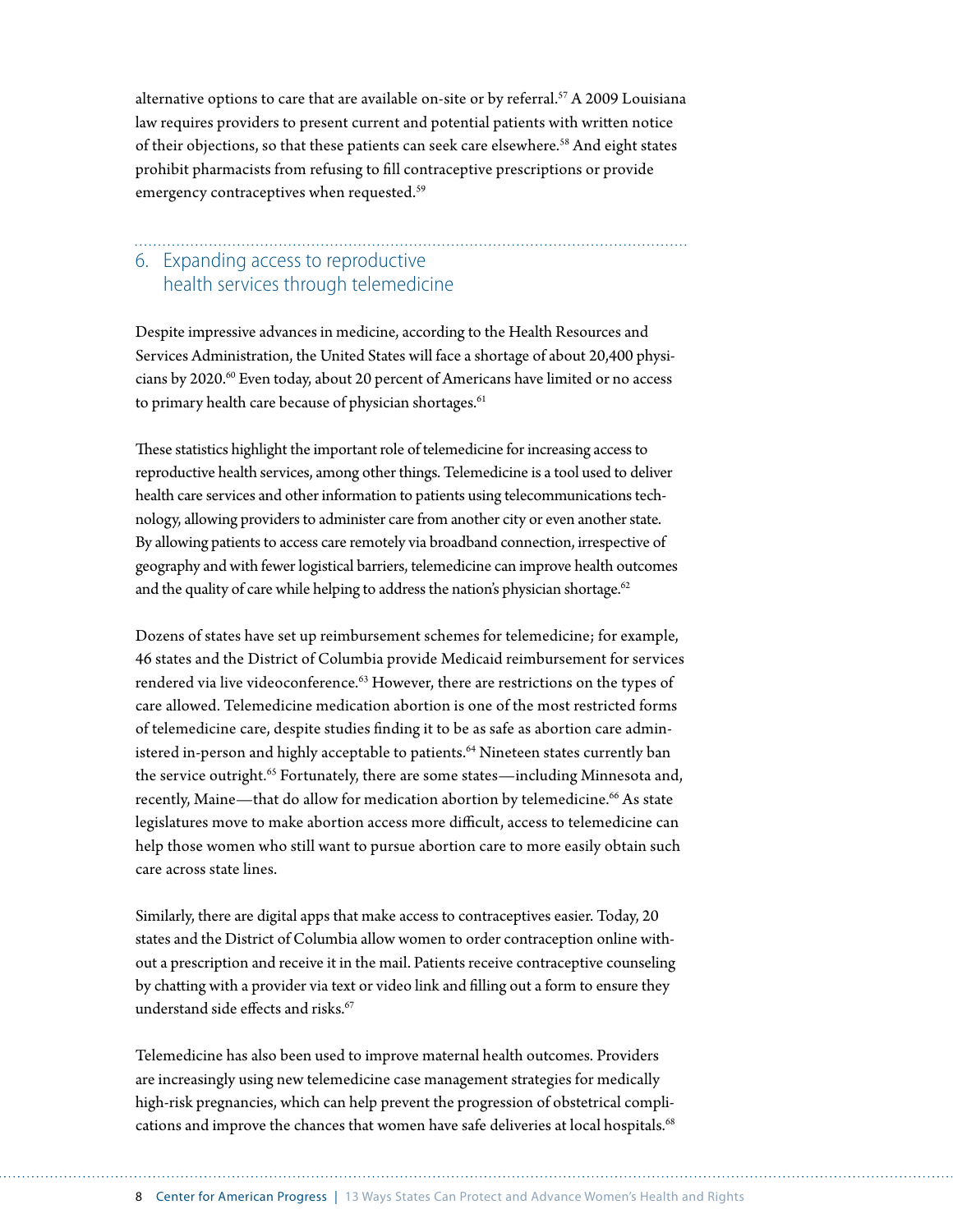This technology is being expanded to medically low-risk pregnancies through the use of virtual at-home visits, during which a prenatal provider can instruct women on how to use home monitoring supplies to track maternal blood pressure and fetal heart rates.69 These interventions have been found to produce similar outcomes to traditional prenatal care and offer women significant cost and time savings—an important boon to low-income women and women who live in rural settings.<sup>70</sup>

#### 7. Encouraging states to protect and expand their Medicaid programs

The ACA allows states to expand federally funded Medicaid coverage to nonelderly adults with incomes up to 138 percent of the federal poverty level. Medicaid expansion opened the doors to coverage for many populations with some of the highest uninsured rates, including low-income women; and among nonelderly women, the uninsured rate fell from 17 percent in 2013 to 11 percent in 2016.<sup>71</sup> Medicaid has had a significant positive impact on women and their reproductive health, allowing millions more women to gain coverage for critical reproductive health services such as contraceptives, cancer screenings, and maternity care, which are essential health benefits under the ACA. As of November 2018, 36 states and the District of Columbia have implemented or plan to implement Medicaid expansion.<sup>72</sup> A CAP analysis found that expanding Medicaid in nonexpansion states, as well as in states that only recently implemented Medicaid expansions, could save 14,000 lives per year.<sup>73</sup>

Despite repeated attempts at the federal level to repeal the ACA and roll back its Medicaid expansion, these efforts have fallen flat and have even been rebuked, as it is clear to voters and policymakers alike that health care coverage leads to better health outcomes.74 Voters in Idaho, Nebraska, and Utah just approved ballot measures that would expand Medicaid in their states, allowing an additional 325,000 low-income adults to gain Medicaid coverage; meanwhile, recent flips in governors' mansions in Kansas and Maine may allow previous legislative attempts to pursue expansion move forward without the threat of veto.<sup>75</sup> Gov.-elect Janet Mills may also choose to advance a ballot measure to expand Medicaid that was approved by Maine voters last year but was repeatedly blocked and ignored by then-Gov. Paul LePage (R).76

In the past couple of years, the Trump administration has attempted to transform federal policy around Section 1115 Medicaid demonstration waivers. Historically, these waivers have been used to promote flexibility in how federal funds, including Medicaid funds, are used by states in order to test new coverage approaches and health care delivery models. Now, the administration is pushing states to instead apply these waivers more narrowly by issuing strict work and community engagement requirements for Medicaid enrollees.<sup>77</sup> States should resist federal initiatives to impose these burdensome requirements on Medicaid enrollees and eliminate existing work requirements that have been approved for the first time under this administration. More than a dozen states have already sought waivers to impose work requirements on Medicaid

9 Center for American Progress | 13 Ways States Can Protect and Advance Women's Health and Rights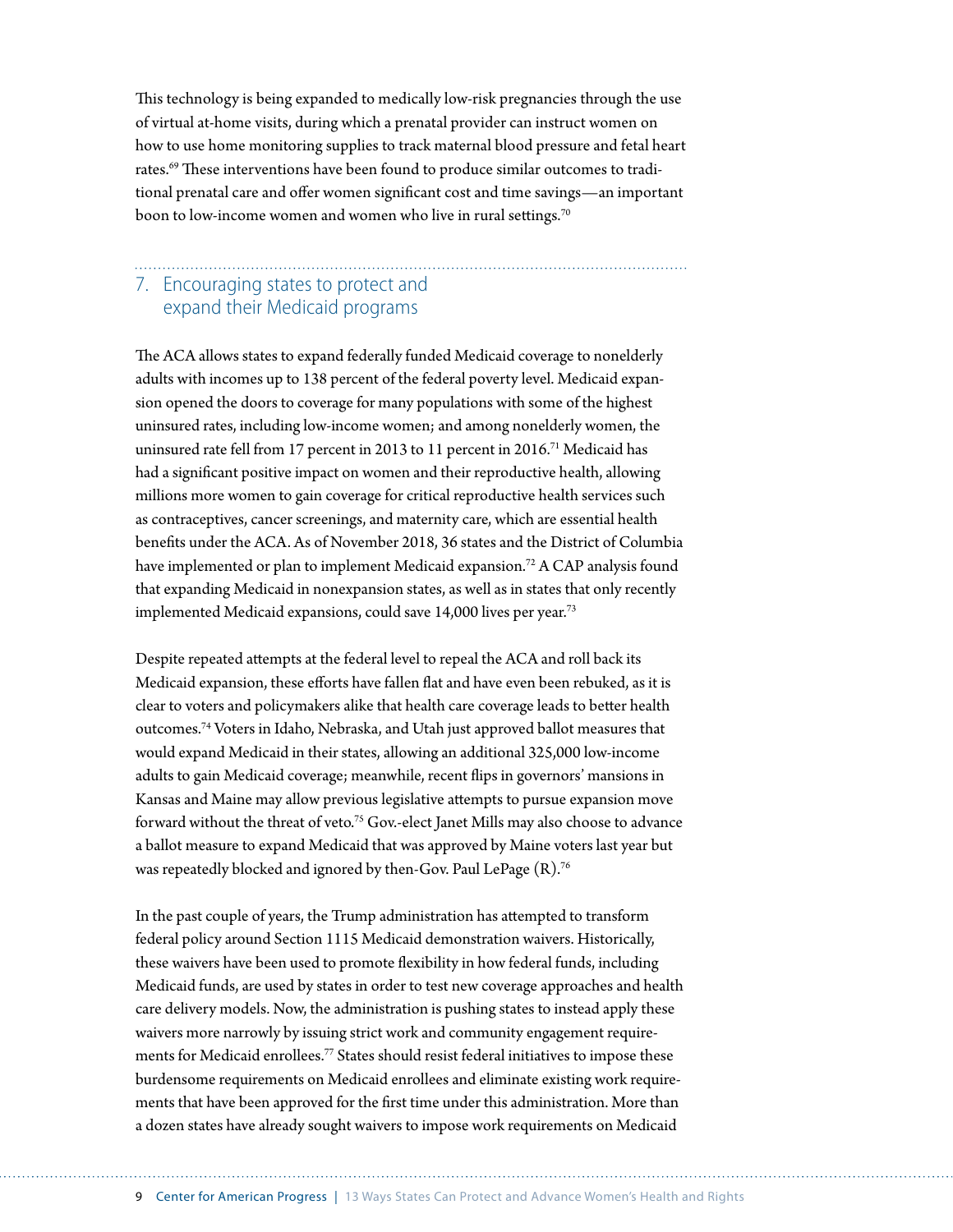enrollees. As of November 2018, four states—Arkansas, Indiana, New Hampshire, and Wisconsin—have had their Section 1115 waivers approved, and 11 states' waivers are pending approval.<sup>78</sup> These work requirements would harm women, who are more likely to be caregivers for children or family members, thus making it difficult for them to work the minimum number of hours per month. Many women are also employed in industries with irregular working hours that, on an annual basis, reach the hourly threshold but, on a monthly basis, may fall short and lead to termination of coverage.<sup>79</sup> In Arkansas, 12,000 residents have already lost coverage due to supposed noncompliance with these strict requirements.<sup>80</sup>

## 8. Ensuring women and girls with pre-existing conditions are protected on the insurance marketplace

The midterm elections revealed the potency and importance of pre-existing conditions coverage, especially for women. Before the ACA, insurance companies in the individual market could charge higher premiums to people with health conditions or even deny them coverage altogether. Women faced discrimination in the insurance market due to pregnancy and childbirth-related procedures such as cesarean sections, as well as due to reproductive cancers such as breast and ovarian cancer.<sup>81</sup> The transgender community also faced significant and harmful coverage exclusions; being transgender prior to the passage of the ACA was considered a pre-existing condition and often resulted in denial of coverage for medically necessary treatments for gender transition, routine preventive services, and even basic medical needs.<sup>82</sup> With more than 67 million women and girls experiencing a pre-existing condition and almost 20 percent of transgender patients being refused treatment by a provider because of their gender identity, the ACA offered a powerful way to balance the scales and ensure that women and transgender people could not be denied coverage in the individual market.<sup>83</sup>

Recently, however, this hard-won progress has been undermined by congressional efforts to repeal the ACA, coupled with the Trump administration's move to widen the availability of short-term junk plans—which can exclude coverage for pre-existing conditions. One of the latest attacks on the ACA began this past February when 20 state attorneys general issued a questionable lawsuit challenging the constitutionality of the ACA; former Attorney General Jeff Sessions then decided not to defend important parts of the law that were under challenge—namely, community ratings and guaranteed issue provisions.<sup>84</sup> These two parts of the law, which ensure that people cannot be charged more based on health status or denied coverage, are crucial to protecting comprehensive coverage for people with pre-existing conditions. Of the 20 states that joined this lawsuit, nine have among the highest rates of pre-existing conditions in the country for adults less than 65 years old.<sup>85</sup>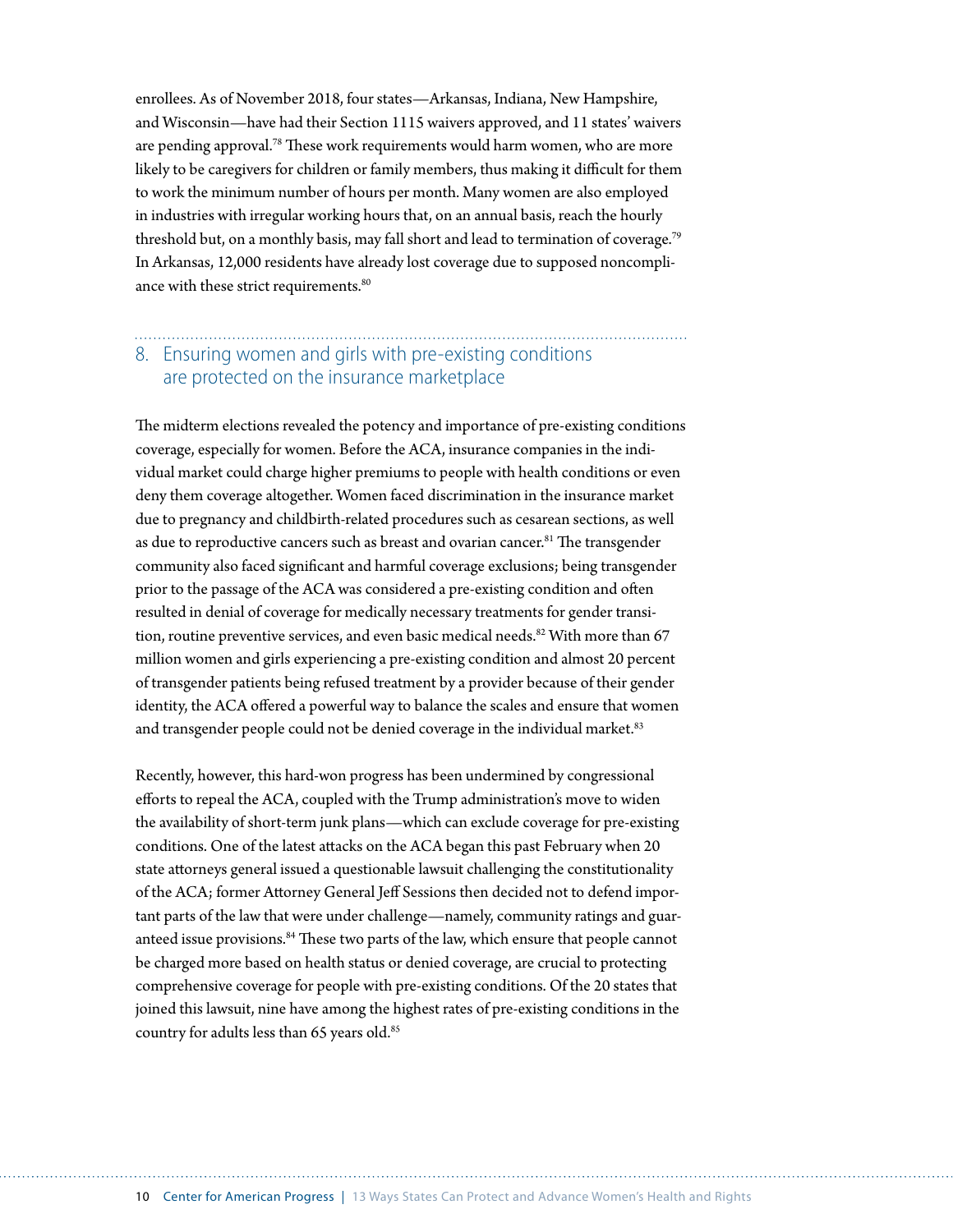Other state attorneys general and governors have stepped in to answer these threats. Eighteen states, led by California state Attorney General Xavier Becerra (D), are currently defending the ACA in court against this lawsuit.<sup>86</sup> And Gov. Kate Brown of Oregon led eight other states in a call for the federal government to protect the ACA, while also raising concerns about the former attorney general's actions. $87$  It is incumbent on states such as California and Oregon, as well as others who joined suit—such as Illinois and Minnesota—to engage in any necessary legislative or administrative action to protect the health of their constituents. These states must also continue their work to prohibit discrimination in the insurance marketplace on the basis of sex, sexual orientation, and gender identity and to bar coverage exclusions for procedures such as cesarean sections and transition-related care.

## 9. Reducing health disparities through targeted policy and legislation

Health disparities are often rooted in racial discrimination and systemic disenfranchisement, causing African American, Hispanic, and Native American populations as well other communities of color to experience greater rates of disease, disability, and premature death.88 According to the National Conference of State Legislatures, excess costs for racial and ethnic groups are responsible for about 30 percent of direct medical expenditures, and if health disparities were completely eliminated, indirect costs would fall by more than \$1 trillion.<sup>89</sup>

Two states in particular have taken strides in identifying key areas where disparities exist and passing legislation to address them. This year, the New York State Senate passed a bill aimed at reducing New York's maternal mortality rates and creating more equitable maternal health outcomes by establishing a state maternal mortality review board. 90 This is an acknowledgement of the significant disparities in maternal health outcomes for African American mothers, who are 12 times more likely to die due to pregnancy-related complications than white women.<sup>91</sup> In regards to mental health, racial disparities do not necessarily exist in incidence of mental health issues, but rather in access to services to diagnose and treat conditions. That is why Kansas' move to increase diversity among mental health nurses was important, as a lack of cultural competency and diversity among health care providers can disincentive people of color from pursuing services.<sup>92</sup> In the same way that dozens of states have created maternal mortality review boards in an effort to reduce disparities in maternal health outcomes, states could create general review boards on disparities. These could be run by state health departments that would report on outcomes to the state legislature.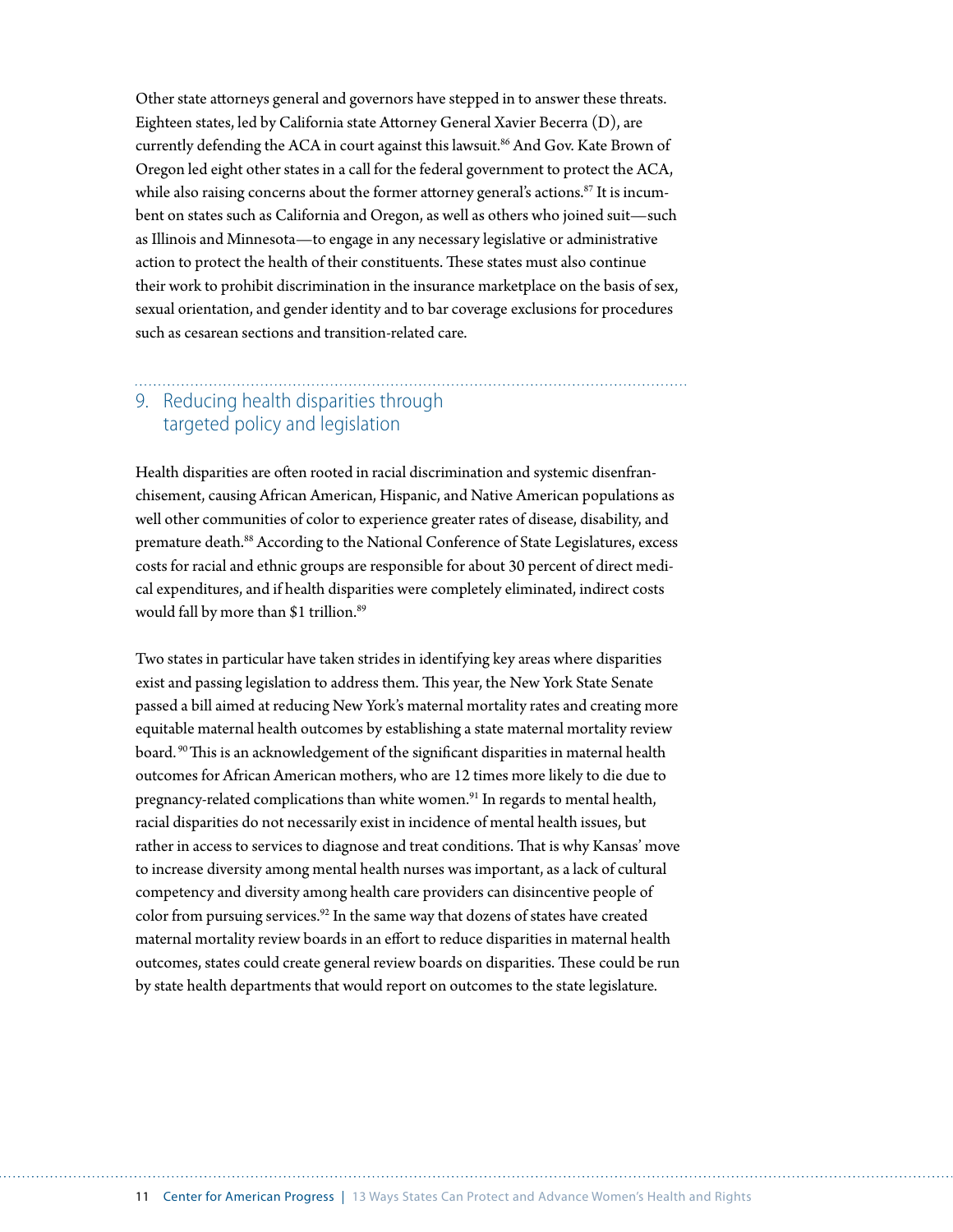# 10. Promoting gender equity by eliminating the "pink tax"

It has been well-documented that women face additional costs related to their general purchases, compared with men. In fact, the New York City Department of Consumer Affairs found that products marketed toward women cost about 7 percent more than products marketed toward men.93 This gender-based price discrimination—known as a "pink tax"—can have an outsized impact on women who are already low-income and financially insecure.

Taxes on feminine hygiene products are especially problematic; 36 states currently classify these products as luxury items, which carry commensurate taxes.<sup>94</sup> However, these products are a medical necessity for many women. Just recently, Nevada joined nine other states in eliminating their tax on feminine hygiene products, through which the state had previously made \$900,000 to \$1.3 million each year.<sup>95</sup> Other states, such as Texas and Wisconsin, have provided a tax-exempt status for cowboy boots and gun club memberships, respectively, yet have not provided women with similar supports on products that are necessary for their reproductive health.<sup>96</sup> States should re-examine their policies around taxing feminine hygiene products and take steps to ensure women are not paying more simply because of their gender.

#### 11. Strengthening comprehensive sexual education

Ensuring that adolescents and young adults have the resources and knowledge to lead sexually healthy lives is a vital component of their educational and social development. Comprehensive sexuality education—an approach to sex education that addresses the physical, mental, emotional, and social aspects of human sexuality and that is inclusive of nonheterosexual identities and relationships—ensures that students have access to this information.<sup>97</sup> Comprehensive sexuality education leads to a host of positive benefits for young people, including a reduction in teen and unplanned pregnancies, fewer sexually transmitted infections, reduced rates of dating violence, and improved educational and professional outcomes.<sup>98</sup>

There is no one sex education standard across the country, and policies vary widely by state. While in recent years many states have moved toward more restrictive policies—such as abstinence-only-until-marriage programs, parental notification, and opt-in policies—it is important to note that in the 2017 and current 2018 legislative sessions, there was significant positive movement in advancing sexuality education.<sup>99</sup> Common legislative provisions included child sexual abuse, assault, and dating violence prevention instruction, as well as requirements that education be medically accurate and age-appropriate.<sup>100</sup>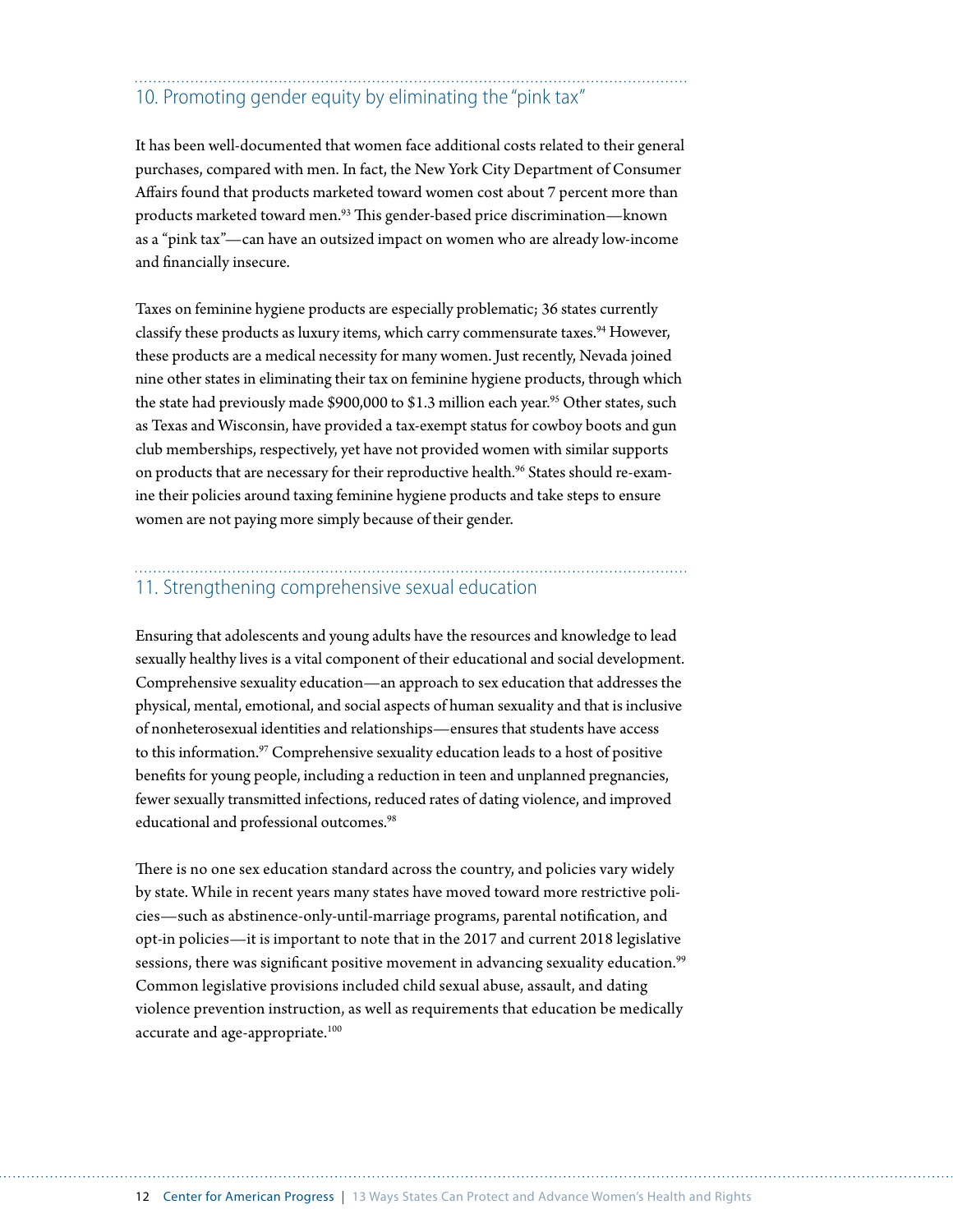Out of the 139 bills introduced so far in 2018, 108 sought to advance sex education and six were signed into law.101 For example, a 2018 Georgia law requires sexual abuse and assault awareness and prevention education for students in grades K-9. In 2017, California signed into law amendments to its California Healthy Youth Act, which stipulated additional instruction on sexual abuse, human trafficking, and intimate partner violence. And in 2014 and 2015, Mississippi and Arkansas, respectively, passed legislation requiring community colleges and public universities to develop plans to tackle unplanned pregnancy in their student populations.

## 12. Ensuring students can attend college free from sexual violence

Students should be able to attend school free from any form of sexual violence. Unfortunately, the statistics do not bear this out: 1 in 5 women and 1 in 20 men on college campuses experience rape or sexual assault during their college tenure.<sup>102</sup> In order to tackle these staggering numbers, there are a number of steps states can take to protect students: namely, strengthening the Clery Act; mandating comprehensive prevention and awareness education; issuing school guidance to address new and dangerous changes proposed to Title IX at the federal level; and improving anonymous reporting systems, including online reporting. While states must remain cognizant of potential changes to Title IX law that may complicate their legislative proposals, they should not wait to embark on important and necessary protections to ensure that survivors of sexual assault are provided the support they need.

Some states have already made important strides in the past few years to address sexual violence. For example, in 2015, Gov. Andrew Cuomo passed "Enough is Enough," a law that requires all New York State colleges to adopt a standard definition of consent and implement policies that protect students who report sexual assault and give students the right to know they can report sexual assault to outside law enforcement.<sup>103</sup> Minnesota requires colleges to submit reports to the state about campus sexual assaults and related disciplinary proceedings and has also created an anonymous online reporting system.104 And Texas recently passed legislation that would allow individuals to anonymously report sexual assaults to their universities online and grant protections to students who report incidents of sexual assault.<sup>105</sup>

### 13. Strengthening climate change mitigation and adaptation approaches

About one-third of U.S. counties are in danger of experiencing water shortages by the middle of this century, and the Natural Resources Defense Council and other environmental advocacy groups project that many states will face larger flood plains, severe droughts, and other extreme weather events.<sup>106</sup> As climate change exacerbates these conditions and threatens human health, the U.N. Educational, Scientific and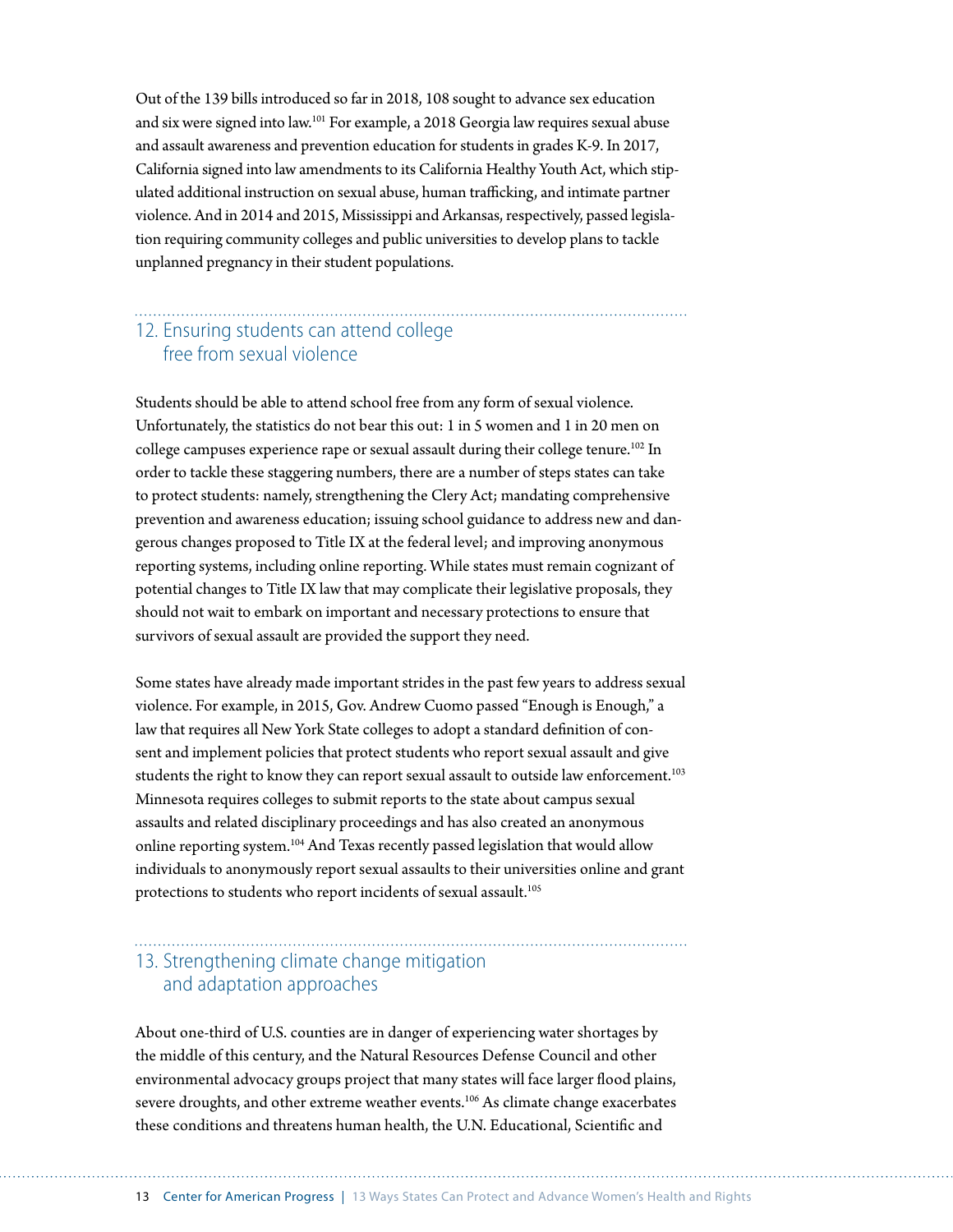Cultural Organization has warned that climate change will be "a threat multiplier for women and girls."107 In fact, women and girls in regions affected by natural disasters often experience increases in sexual and domestic violence; difficulty accessing medical assistance and other important resources; and poor economic recovery.<sup>108</sup> For example, recent reports from Puerto Rico—which was hit by devastating hurricanes last year—indicate a surge in gender-based violence.<sup>109</sup> So far this year, 22 women have been killed by an intimate partner—a number that is most likely an underestimate given unreliable data collection—and dozens of advocacy groups and shelters are experiencing large increases in requests for survivor-related services.<sup>110</sup>

These threats have compelled several states to take independent action. Last year, governors from California, New York, and Washington formed the U.S. Climate Alliance. This coalition is a way for states to counter what they see as President Trump's reckless and short-sighted actions and to create a roadmap for other states committed to addressing climate change.<sup>111</sup> Since its formation, the coalition's list of governors has grown to 17 and includes states such as Colorado, Maryland, and Minnesota. These governors have pledged to invest significant capital in building sustainable infrastructure, scaling up renewable energy, and protecting land and coastal systems.<sup>112</sup>

But more needs to be done to specifically address the challenges that climate change creates for women. This can be done through the development of targeted mitigation and resiliency programs, which, for example, can establish emergency funds to address women's relocation and safety needs after disasters and can develop tools such as telemedicine to ensure that women can access health care when transportation services are limited.

#### Conclusion

States represent the next proving ground to test and advance progressive policies related to women's health and rights. With an anticipated gridlock between the House and Senate for the next two years, and a staunchly conservative executive branch, women's health and rights advocates must look to the states to take bold action and use innovate policy and legislative approaches. There is clearly broadbased public support and a wealth of research and evidence around women's health and rights—from abortion care to contraceptive services to advances in telemedicine. It is now up to state legislators and governors to pre-empt failures at the federal level and enact the changes their citizens need.

*Osub Ahmed is a policy analyst for the Women's Initiative at the Center for American Process.*

*The author would like to extend a special thanks to Shilpa Phadke, Jamila K. Taylor, Maggie Jo Buchanan, Emily Gee, and Madeleine Twomey.*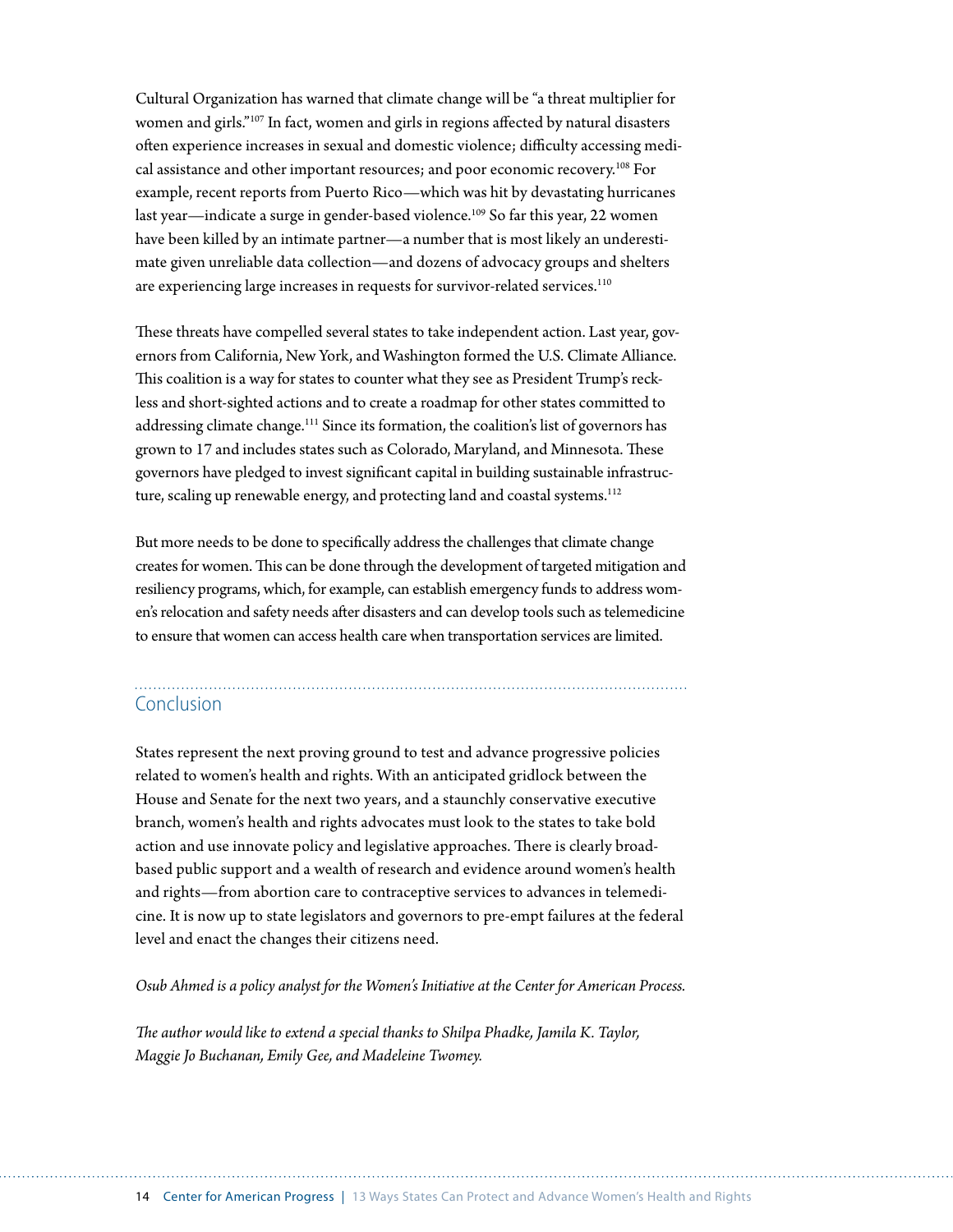#### Endnotes

- 1 Protect Women's Health Care, "Donald Trump's extreme, anti-women health care agenda," available at [http://pro](http://protectwomenshealthcare.com/the-timeline/)[tectwomenshealthcare.com/the-timeline/](http://protectwomenshealthcare.com/the-timeline/) (last accessed November 2018).
- 2 Elizabeth Nash and others, "Laws Affecting Reproductive Health and Rights: State Policy Trends at Midyear, 2018," Guttmacher Institute, July 31, 2018, available at [https://www.](https://www.guttmacher.org/article/2018/07/laws-affecting-reproductive-health-and-rights-state-policy-trends-midyear-2018) [guttmacher.org/article/2018/07/laws-affecting-reproductive](https://www.guttmacher.org/article/2018/07/laws-affecting-reproductive-health-and-rights-state-policy-trends-midyear-2018)[health-and-rights-state-policy-trends-midyear-2018](https://www.guttmacher.org/article/2018/07/laws-affecting-reproductive-health-and-rights-state-policy-trends-midyear-2018).
- 3 NARAL Pro-Choice America, "NARAL Pro-Choice America Endorses Gretchen Whitmer for Governor of Michigan," Press release, October 17, 2018, available at [https://www.](https://www.prochoiceamerica.org/2018/10/17/naral-endorses-gretchen-whitmer/) [prochoiceamerica.org/2018/10/17/naral-endorses-gretch](https://www.prochoiceamerica.org/2018/10/17/naral-endorses-gretchen-whitmer/)[en-whitmer/](https://www.prochoiceamerica.org/2018/10/17/naral-endorses-gretchen-whitmer/); Katie Bernard, "Planned Parenthood group endorses state Sen. Laura Kelly for Kansas governor," *The Kansas City Star*, July 12, 2018, available at [https://www.kan](https://www.kansascity.com/news/politics-government/article214757875.html)[sascity.com/news/politics-government/article214757875.](https://www.kansascity.com/news/politics-government/article214757875.html) [html](https://www.kansascity.com/news/politics-government/article214757875.html); Planned Parenthood Action Fund, "Arizona 2018 Race," available at [https://www.plannedparenthoodaction.org/](https://www.plannedparenthoodaction.org/elections/races/arizona) [elections/races/arizona](https://www.plannedparenthoodaction.org/elections/races/arizona) (last accessed November 2018).
- 4 *Roe v. Wade*, 410 U.S. 113 (1973), available at [https://www.](https://www.oyez.org/cases/1971/70-18) [oyez.org/cases/1971/70-18](https://www.oyez.org/cases/1971/70-18).
- 5 Adam Sonfield and others, "The Social and Economic Benefits of Women's Ability To Determine Whether and When to Have Children" (New York: Guttmacher Institute, 2013), available at [https://www.guttmacher.org/sites/default/](https://www.guttmacher.org/sites/default/files/report_pdf/social-economic-benefits.pdf) [files/report\\_pdf/social-economic-benefits.pdf](https://www.guttmacher.org/sites/default/files/report_pdf/social-economic-benefits.pdf).
- 6 Planned Parenthood Action Fund, "State Attacks on Women's Health," available at [https://www.plannedparenthoodaction.](https://www.plannedparenthoodaction.org/issues/state-attacks) [org/issues/state-attacks](https://www.plannedparenthoodaction.org/issues/state-attacks) (last accessed November 2018).
- 7 Anna North, "With Kavanaugh on the Supreme Court, West Virginia and Alabama are ready to ban abortion," Vox, November 7, 2018, available at [https://www.vox.](https://www.vox.com/2018/11/7/18072682/alabama-west-virginia-wv-abortion-election-results) [com/2018/11/7/18072682/alabama-west-virginia-wv](https://www.vox.com/2018/11/7/18072682/alabama-west-virginia-wv-abortion-election-results)[abortion-election-results](https://www.vox.com/2018/11/7/18072682/alabama-west-virginia-wv-abortion-election-results).
- 8 Center for Reproductive Rights, "What If Roe Fell?", available at <https://www.reproductiverights.org/what-if-roe-fell> (last accessed November 2018); Guttmacher Institute, "Abortion Policy in the Absence of Roe," available at [https://www.guttmacher.org/state-policy/explore/abor](https://www.guttmacher.org/state-policy/explore/abortion-policy-absence-roe)[tion-policy-absence-roe](https://www.guttmacher.org/state-policy/explore/abortion-policy-absence-roe) (last accessed November 2018).
- 9 Jamie Halper, "Massachusetts repeals long-dormant ban on abortion," *The Boston Globe*, July 27, 2018, available at [https://www.bostonglobe.com/metro/2018/07/27/abor](https://www.bostonglobe.com/metro/2018/07/27/abortion/u49aF1xtj6ywJ8p48DdWGJ/story.html)[tion/u49aF1xtj6ywJ8p48DdWGJ/story.html.](https://www.bostonglobe.com/metro/2018/07/27/abortion/u49aF1xtj6ywJ8p48DdWGJ/story.html)
- 10 Anusha Ravi, "How the U.S. Health Insurance System Excludes Abortion" (Washington: Center for American Progress, 2018), available at [https://www.americanprogress.](https://www.americanprogress.org/issues/women/reports/2018/07/20/453572/u-s-health-insurance-system-excludes-abortion/) [org/issues/women/reports/2018/07/20/453572/u-s](https://www.americanprogress.org/issues/women/reports/2018/07/20/453572/u-s-health-insurance-system-excludes-abortion/)[health-insurance-system-excludes-abortion/](https://www.americanprogress.org/issues/women/reports/2018/07/20/453572/u-s-health-insurance-system-excludes-abortion/).
- 11 Katie Keith, "Proposed Rule Would Require Separate Transaction For Abortion Coverage In Exchanges," *Health Affairs*, November 8, 2018, available at [https://www.healthaffairs.](https://www.healthaffairs.org/do/10.1377/hblog20181108.108447/full/) [org/do/10.1377/hblog20181108.108447/full/.](https://www.healthaffairs.org/do/10.1377/hblog20181108.108447/full/)
- 12 Ravi, "How the U.S. Health Insurance System Excludes Abortion.
- 13 Guttmacher Institute, "State Funding of Abortion Under Medicaid" (2018), available at [https://www.guttmacher.org/](https://www.guttmacher.org/state-policy/explore/state-funding-abortion-under-medicaid) [state-policy/explore/state-funding-abortion-under-medicaid.](https://www.guttmacher.org/state-policy/explore/state-funding-abortion-under-medicaid)
- 14 Guttmacher Institute, "Medicaid Funding of Abortion," available at [https://www.guttmacher.org/evidence](https://www.guttmacher.org/evidence-you-can-use/medicaid-funding-abortion)[you-can-use/medicaid-funding-abortion](https://www.guttmacher.org/evidence-you-can-use/medicaid-funding-abortion) (last accessed November 2018).
- 15 Erin Cox, "With fate of U.S. abortion rights unclear, Md. House speaker aims to strengthen state protections," *The Washington Post*, August 2, 2018, available at [https://www.](https://www.washingtonpost.com/local/md-politics/maryland-house-speaker-to-push-for-amendment-protecting-abortion-rights/2018/08/01/435dd6d8-95d5-11e8-80e1-00e80e1fdf43_story.html?utm_term=.814e3cf29ef8) [washingtonpost.com/local/md-politics/maryland-house](https://www.washingtonpost.com/local/md-politics/maryland-house-speaker-to-push-for-amendment-protecting-abortion-rights/2018/08/01/435dd6d8-95d5-11e8-80e1-00e80e1fdf43_story.html?utm_term=.814e3cf29ef8)[speaker-to-push-for-amendment-protecting-abortion-righ](https://www.washingtonpost.com/local/md-politics/maryland-house-speaker-to-push-for-amendment-protecting-abortion-rights/2018/08/01/435dd6d8-95d5-11e8-80e1-00e80e1fdf43_story.html?utm_term=.814e3cf29ef8) [ts/2018/08/01/435dd6d8-95d5-11e8-80e1-00e80e1fdf43\\_](https://www.washingtonpost.com/local/md-politics/maryland-house-speaker-to-push-for-amendment-protecting-abortion-rights/2018/08/01/435dd6d8-95d5-11e8-80e1-00e80e1fdf43_story.html?utm_term=.814e3cf29ef8) [story.html?utm\\_term=.814e3cf29ef8](https://www.washingtonpost.com/local/md-politics/maryland-house-speaker-to-push-for-amendment-protecting-abortion-rights/2018/08/01/435dd6d8-95d5-11e8-80e1-00e80e1fdf43_story.html?utm_term=.814e3cf29ef8).

16 Pro-Choice Coalition of Oregon, "Governor Kate Brown Signs Reproductive Health Equity Act," Press release, August 15, 2017, available at [https://reprohealthequity.](https://reprohealthequity.org/2017/08/15/governor-kate-brown-signs-reproductive-health-equity-act/) [org/2017/08/15/governor-kate-brown-signs-reproductive](https://reprohealthequity.org/2017/08/15/governor-kate-brown-signs-reproductive-health-equity-act/)[health-equity-act/](https://reprohealthequity.org/2017/08/15/governor-kate-brown-signs-reproductive-health-equity-act/).

- 17 Planned Parenthood, "How do I get the abortion pill?", available at [https://www.plannedparenthood.org/learn/](https://www.plannedparenthood.org/learn/abortion/the-abortion-pill/how-do-i-get-the-abortion-pill) [abortion/the-abortion-pill/how-do-i-get-the-abortion-pill](https://www.plannedparenthood.org/learn/abortion/the-abortion-pill/how-do-i-get-the-abortion-pill) (last accessed November 2018).
- 18 Scott Thistle, "Republicans decry timing of attorney general's bill to expand abortion access," *Portland Press Herald*, January 16, 2018, available at [https://www.pressherald.](https://www.pressherald.com/2018/01/16/republicans-decry-timing-of-attorney-generals-bill-to-expand-abortion-access/) [com/2018/01/16/republicans-decry-timing-of-attorney](https://www.pressherald.com/2018/01/16/republicans-decry-timing-of-attorney-generals-bill-to-expand-abortion-access/)[generals-bill-to-expand-abortion-access/.](https://www.pressherald.com/2018/01/16/republicans-decry-timing-of-attorney-generals-bill-to-expand-abortion-access/)
- 19 Daniel Grossman and others, "A harm-reduction model of abortion counseling about misoprostol use in Peru with telephone and in-person follow-up: A cohort study," *PLOS One* 13 (1) (2018): e0189195, available at [https://journals.](https://journals.plos.org/plosone/article?id=10.1371/journal.pone.0189195) [plos.org/plosone/article?id=10.1371/journal.pone.0189195;](https://journals.plos.org/plosone/article?id=10.1371/journal.pone.0189195) Abigail R. A. and others, "Self reported outcomes and adverse events after medical abortion through online telemedicine: population based study in the Republic of Ireland and Northern Ireland," *The BMJ* 357 (2017): 3–5, available at <https://www.bmj.com/content/357/bmj.j2011>.
- 20 Jael Silliman and others, *Undivided Rights: Women of Color Organize for Reproductive Justice* (Boston: South End Press, 2004).
- 21 Megan K. Donovan, "Self-Managed Medication Abortion: Expanding the Available Options for U.S. Abortion Care," *Guttmacher Policy Review* 21 (2018): 45, available at [https://](https://www.guttmacher.org/sites/default/files/article_files/gpr2104118.pdf) [www.guttmacher.org/sites/default/files/article\\_files/](https://www.guttmacher.org/sites/default/files/article_files/gpr2104118.pdf) [gpr2104118.pdf](https://www.guttmacher.org/sites/default/files/article_files/gpr2104118.pdf).
- 22 Amanda Michelle Gomez, "The race to decriminalize selfinduced abortion before Trump gets a new Supreme Court justice," ThinkProgress, July 21, 2018, available at [https://](https://thinkprogress.org/self-induced-abortion-supreme-court-d34840c42224/) [thinkprogress.org/self-induced-abortion-supreme-court](https://thinkprogress.org/self-induced-abortion-supreme-court-d34840c42224/)[d34840c42224/](https://thinkprogress.org/self-induced-abortion-supreme-court-d34840c42224/).
- 23 Guttmacher Institute, "Unintended Pregnancy in the United States" (2016), available at [https://www.guttm](https://www.guttmacher.org/fact-sheet/unintended-pregnancy-united-states)[acher.org/fact-sheet/unintended-pregnancy-united-states](https://www.guttmacher.org/fact-sheet/unintended-pregnancy-united-states).
- 24 Mike Roach, "Trump's birth control rules go against wishes of small businesses," *The Hill*, November 23, 2018, available at [https://thehill.com/opinion/healthcare/417863-trumps](https://thehill.com/opinion/healthcare/417863-trumps-birth-control-rules-go-against-wishes-of-small-businesses)[birth-control-rules-go-against-wishes-of-small-businesses](https://thehill.com/opinion/healthcare/417863-trumps-birth-control-rules-go-against-wishes-of-small-businesses); Planned Parenthood, "Trump-Pence Administration Takes Aim at Birth Control Access Under the Nation's Reproductive Health Care Program," Press release, February 23, 2018, available [https://www.plannedparenthood.org/about-us/](https://www.plannedparenthood.org/about-us/newsroom/press-releases/trump-pence-administration-takes-aim-at-birth-control-access-under-the-nations-reproductive-health-care-program) [newsroom/press-releases/trump-pence-administration](https://www.plannedparenthood.org/about-us/newsroom/press-releases/trump-pence-administration-takes-aim-at-birth-control-access-under-the-nations-reproductive-health-care-program)[takes-aim-at-birth-control-access-under-the-nations](https://www.plannedparenthood.org/about-us/newsroom/press-releases/trump-pence-administration-takes-aim-at-birth-control-access-under-the-nations-reproductive-health-care-program)[reproductive-health-care-program.](https://www.plannedparenthood.org/about-us/newsroom/press-releases/trump-pence-administration-takes-aim-at-birth-control-access-under-the-nations-reproductive-health-care-program)
- 25 Jessica K. Lee, "Landmark law removes barriers to contraception in Md.," *The Baltimore Sun*, January 22, 2018, available at [https://www.baltimoresun.com/news/opinion/](https://www.baltimoresun.com/news/opinion/oped/bs-ed-op-0123-mcea-enacted-20180119-story.html) [oped/bs-ed-op-0123-mcea-enacted-20180119-story.html](https://www.baltimoresun.com/news/opinion/oped/bs-ed-op-0123-mcea-enacted-20180119-story.html).
- 26 Jackie Farwell, "Maine women, your insurance now must cover a year's worth of birth control," Vital Signs, June 14, 2017, available at [http://vitalsigns.bangordailynews.](http://vitalsigns.bangordailynews.com/2017/06/14/public-health/maine-women-your-insurance-now-must-cover-a-years-worth-of-birth-control/) [com/2017/06/14/public-health/maine-women-your-in](http://vitalsigns.bangordailynews.com/2017/06/14/public-health/maine-women-your-insurance-now-must-cover-a-years-worth-of-birth-control/)[surance-now-must-cover-a-years-worth-of-birth-control/;](http://vitalsigns.bangordailynews.com/2017/06/14/public-health/maine-women-your-insurance-now-must-cover-a-years-worth-of-birth-control/) Office of New York Governor Andrew M. Cuomo, "Governor Cuomo Announces New Actions to Protect Reproductive Rights in Face of Federal Assault," Press release, July 9, 2018, available at [https://www.governor.ny.gov/news/](https://www.governor.ny.gov/news/governor-cuomo-announces-new-actions-protect-reproductive-rights-face-federal-assault) [governor-cuomo-announces-new-actions-protect-repro](https://www.governor.ny.gov/news/governor-cuomo-announces-new-actions-protect-reproductive-rights-face-federal-assault)[ductive-rights-face-federal-assault.](https://www.governor.ny.gov/news/governor-cuomo-announces-new-actions-protect-reproductive-rights-face-federal-assault)
- 27 Courtney Joslin, "Why pharmacy access to birth control prescriptions is good policy," *Washington Examiner*, September 11, 2018, available at [https://www.washing](https://www.washingtonexaminer.com/opinion/why-pharmacy-access-to-birth-control-prescriptions-is-good-policy)[tonexaminer.com/opinion/why-pharmacy-access-to-birth](https://www.washingtonexaminer.com/opinion/why-pharmacy-access-to-birth-control-prescriptions-is-good-policy)[control-prescriptions-is-good-policy](https://www.washingtonexaminer.com/opinion/why-pharmacy-access-to-birth-control-prescriptions-is-good-policy).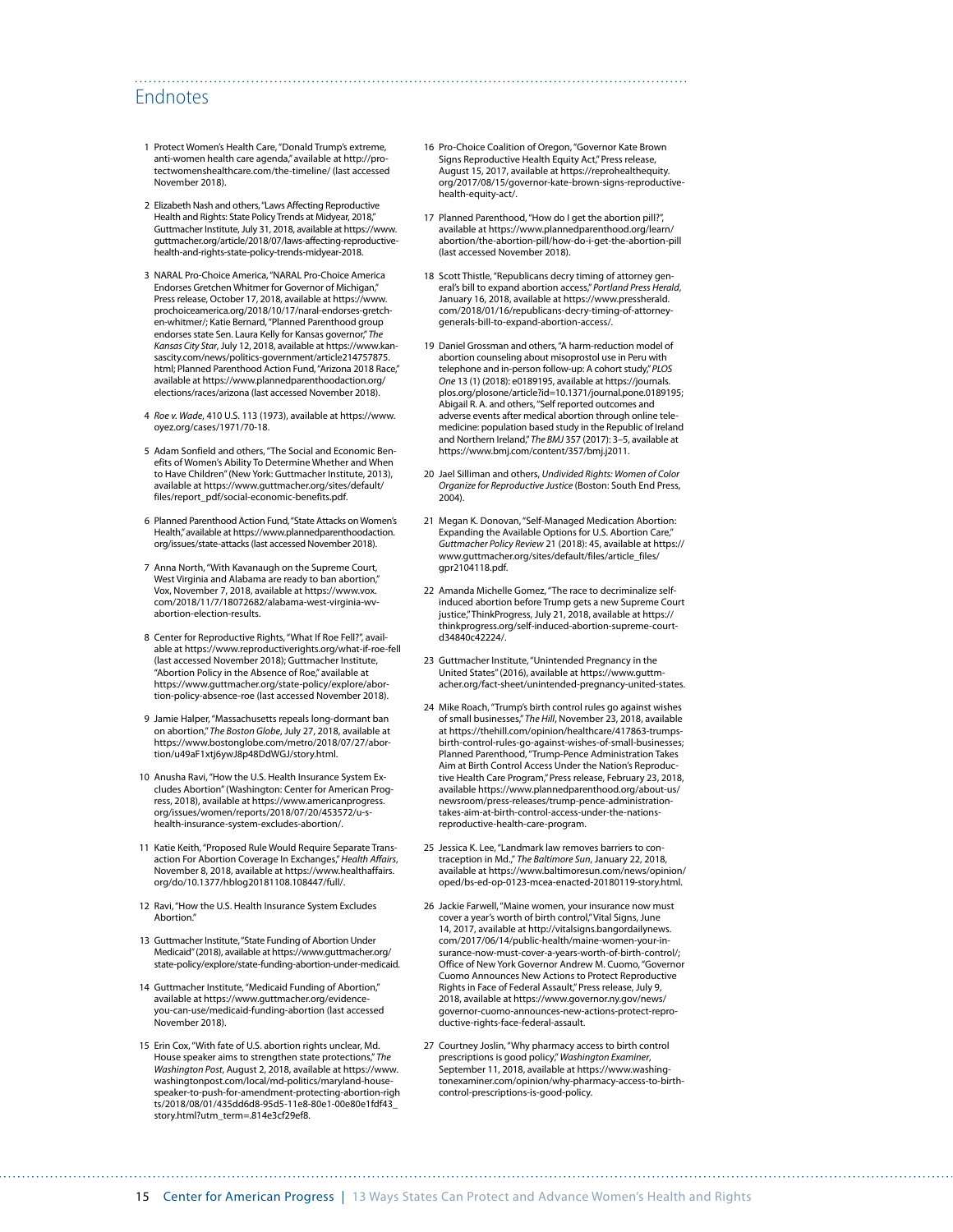- 28 Brianne Pfannenstiel, "Gov. Kim Reynolds proposes overthe-counter birth control for Iowa women," *The Des Moines Register*, October 19, 2018, available at [https://www.des](https://www.desmoinesregister.com/story/news/politics/2018/10/19/iowa-governor-kim-reynolds-over-counter-birth-control-abortion-family-planning-planned-parenthood/1693916002/)[moinesregister.com/story/news/politics/2018/10/19/iowa](https://www.desmoinesregister.com/story/news/politics/2018/10/19/iowa-governor-kim-reynolds-over-counter-birth-control-abortion-family-planning-planned-parenthood/1693916002/)[governor-kim-reynolds-over-counter-birth-control-abor](https://www.desmoinesregister.com/story/news/politics/2018/10/19/iowa-governor-kim-reynolds-over-counter-birth-control-abortion-family-planning-planned-parenthood/1693916002/)[tion-family-planning-planned-parenthood/1693916002/](https://www.desmoinesregister.com/story/news/politics/2018/10/19/iowa-governor-kim-reynolds-over-counter-birth-control-abortion-family-planning-planned-parenthood/1693916002/).
- 29 American Sexual Health Association, "Understanding LARC," available at [http://www.ashasexualhealth.org/](http://www.ashasexualhealth.org/understanding-larc/) [understanding-larc/](http://www.ashasexualhealth.org/understanding-larc/) (last accessed November 2018); Maggie Jo Buchanan and Donna Barry, "Helping More Women Access Long-Acting Reversible Contraceptives' (Washington: Center for American Progress, 2016), available at [https://www.americanprogress.org/issues/women/](https://www.americanprogress.org/issues/women/reports/2016/06/09/139056/helping-more-women-access-long-acting-reversible-contraceptives/) [reports/2016/06/09/139056/helping-more-women-access](https://www.americanprogress.org/issues/women/reports/2016/06/09/139056/helping-more-women-access-long-acting-reversible-contraceptives/)[long-acting-reversible-contraceptives/](https://www.americanprogress.org/issues/women/reports/2016/06/09/139056/helping-more-women-access-long-acting-reversible-contraceptives/).
- 30 Upstream, "Delaware CAN," available at [https://www.](https://www.upstream.org/campaigns/delaware-can/) [upstream.org/campaigns/delaware-can/](https://www.upstream.org/campaigns/delaware-can/) (last accessed November 2018).
- 31 Kate Welti and Jennifer Manlove, "Unintended pregnancy in Delaware: Estimating change after the first two years of an intervention to increase contraceptive access" (Bethesda, MD: Child Trends, 2018), available at [https://](https://www.childtrends.org/publications/unintended-pregnancy-delaware-estimating-change-first-two-years-intervention-increase-contraceptive-access) [www.childtrends.org/publications/unintended-pregnan](https://www.childtrends.org/publications/unintended-pregnancy-delaware-estimating-change-first-two-years-intervention-increase-contraceptive-access)[cy-delaware-estimating-change-first-two-years-interven](https://www.childtrends.org/publications/unintended-pregnancy-delaware-estimating-change-first-two-years-intervention-increase-contraceptive-access)[tion-increase-contraceptive-access](https://www.childtrends.org/publications/unintended-pregnancy-delaware-estimating-change-first-two-years-intervention-increase-contraceptive-access).
- 32 Colorado Department of Public Health and Environment, "Colorado's success with long-acting reversible contraception (LARC)," available at [https://www.colorado.gov/pacific/](https://www.colorado.gov/pacific/cdphe/cfpi-report) [cdphe/cfpi-report](https://www.colorado.gov/pacific/cdphe/cfpi-report) (last accessed November 2018).
- 33 Emma Green, "Notre Dame Switches Its Position on Birth-Control Coverage—Again," *The Atlantic*, February 7, 2018, available at [https://www.theatlantic.com/politics/](https://www.theatlantic.com/politics/archive/2018/02/notre-dame-switches-its-position-on-contraception-coverage-again/552605/) [archive/2018/02/notre-dame-switches-its-position-on](https://www.theatlantic.com/politics/archive/2018/02/notre-dame-switches-its-position-on-contraception-coverage-again/552605/)[contraception-coverage-again/552605/.](https://www.theatlantic.com/politics/archive/2018/02/notre-dame-switches-its-position-on-contraception-coverage-again/552605/)
- 34 Natalie Gontcharova, "What You Should Know About Trump's New Anti-Birth Control Rules," Refinery29, November 13, 2018, available at [https://www.refinery29.com/](https://www.refinery29.com/en-us/2018/11/216868/trump-administration-new-rules-contraceptive-coverage) [en-us/2018/11/216868/trump-administration-new-rules](https://www.refinery29.com/en-us/2018/11/216868/trump-administration-new-rules-contraceptive-coverage)[contraceptive-coverage](https://www.refinery29.com/en-us/2018/11/216868/trump-administration-new-rules-contraceptive-coverage).
- 35 Healthy People 2020, "Family Planning," available at [https://](https://www.healthypeople.gov/2020/topics-objectives/topic/family-planning) [www.healthypeople.gov/2020/topics-objectives/topic/](https://www.healthypeople.gov/2020/topics-objectives/topic/family-planning) [family-planning](https://www.healthypeople.gov/2020/topics-objectives/topic/family-planning) (last accessed November 2018).
- 36 Guttmacher Institute, "Unintended Pregnancy in the United States."
- 37 Ibid.
- 38 Ibid.
- 39 Usha Ranji and others, "Financing Family Planning Services for Low-income Women: The Role of Public Programs' (Menlo Park, CA: Henry J. Kaiser Family Foundation, 2017), available at [https://www.kff.org/womens-health-policy/](https://www.kff.org/womens-health-policy/issue-brief/financing-family-planning-services-for-low-income-women-the-role-of-public-programs/) [issue-brief/financing-family-planning-services-for-low](https://www.kff.org/womens-health-policy/issue-brief/financing-family-planning-services-for-low-income-women-the-role-of-public-programs/)[income-women-the-role-of-public-programs/.](https://www.kff.org/womens-health-policy/issue-brief/financing-family-planning-services-for-low-income-women-the-role-of-public-programs/)
- 40 Guttmacher Institute, "Family Planning Funding Restrictions" (2018), available at [https://www.guttmacher.org/](https://www.guttmacher.org/evidence-you-can-use/family-planning-funding-restrictions) [evidence-you-can-use/family-planning-funding-restric](https://www.guttmacher.org/evidence-you-can-use/family-planning-funding-restrictions)[tions](https://www.guttmacher.org/evidence-you-can-use/family-planning-funding-restrictions).
- 41 Teddy Wilson, "State-Level Republicans Pour Taxpayer Money Into Fake Clinics at an Unprecedented Pace (Updated)," Rewire.News, February 16, 2018, available at [https://](https://rewire.news/article/2018/02/16/state-level-republicans-pour-taxpayer-money-fake-clinics-unprecedented-pace/) [rewire.news/article/2018/02/16/state-level-republicans](https://rewire.news/article/2018/02/16/state-level-republicans-pour-taxpayer-money-fake-clinics-unprecedented-pace/)[pour-taxpayer-money-fake-clinics-unprecedented-pace/.](https://rewire.news/article/2018/02/16/state-level-republicans-pour-taxpayer-money-fake-clinics-unprecedented-pace/)
- 42 Amy Littlefield, "Anti-Choice Centers in North Carolina Use Federal Funds to Buy Programs Crafted to 'Share Christ'," Rewire.News, April 26, 2018, available at [https://rewire.](https://rewire.news/article/2018/04/26/anti-choice-centers-north-carolina-used-federal-funds-buy-programs-crafted-share-christ/) [news/article/2018/04/26/anti-choice-centers-north-caroli](https://rewire.news/article/2018/04/26/anti-choice-centers-north-carolina-used-federal-funds-buy-programs-crafted-share-christ/)[na-used-federal-funds-buy-programs-crafted-share-christ/.](https://rewire.news/article/2018/04/26/anti-choice-centers-north-carolina-used-federal-funds-buy-programs-crafted-share-christ/)
- 43 Women's Law Project, "Report: PA Crisis Pregnancy Center Chain Misused State Funds," September 20, 2017, available at [https://www.womenslawproject.org/2017/09/20/report](https://www.womenslawproject.org/2017/09/20/report-pa-crisis-pregnancy-center-chain-misused-state-funds/)[pa-crisis-pregnancy-center-chain-misused-state-funds/;](https://www.womenslawproject.org/2017/09/20/report-pa-crisis-pregnancy-center-chain-misused-state-funds/) Marrisa Evans, "State cancels health contracts with antiabortion Heidi Group," The Texas Tribune, October 12, 2018, available at [https://www.texastribune.org/2018/10/12/](https://www.texastribune.org/2018/10/12/texas-cancels-health-contracts-anti-abortion-heidi-group/) [texas-cancels-health-contracts-anti-abortion-heidi-group/.](https://www.texastribune.org/2018/10/12/texas-cancels-health-contracts-anti-abortion-heidi-group/)
- 44 Office of New York Governor Andrew M. Cuomo, "Governor Cuomo Launches Public Awareness Campaign on Reproductive Health Care Resources in New York," Press release, August 7, 2018, available at [https://www.governor.ny.gov/](https://www.governor.ny.gov/news/governor-cuomo-launches-public-awareness-campaign-reproductive-health-care-resources-new-york) [news/governor-cuomo-launches-public-awareness-cam](https://www.governor.ny.gov/news/governor-cuomo-launches-public-awareness-campaign-reproductive-health-care-resources-new-york)[paign-reproductive-health-care-resources-new-york#.](https://www.governor.ny.gov/news/governor-cuomo-launches-public-awareness-campaign-reproductive-health-care-resources-new-york)
- 45 U.S. Department of Health and Human Services, "Compliance With Statutory Program Integrity Requirements," *Federal Register* 83 (106) (2018): 25502–25533, available at [https://www.gpo.gov/fdsys/pkg/FR-2018-06-01/pdf/2018-](https://www.gpo.gov/fdsys/pkg/FR-2018-06-01/pdf/2018-11673.pdf) [11673.pdf](https://www.gpo.gov/fdsys/pkg/FR-2018-06-01/pdf/2018-11673.pdf).
- 46 Osub Ahmed, "What the Domestic Gag Rule Means for Title X Providers," Center for American Progress, July 20, 2018, available at [https://www.americanprogress.org/issues/](https://www.americanprogress.org/issues/women/news/2018/07/20/453831/domestic-gag-rule-means-title-x-providers/) [women/news/2018/07/20/453831/domestic-gag-rule](https://www.americanprogress.org/issues/women/news/2018/07/20/453831/domestic-gag-rule-means-title-x-providers/)[means-title-x-providers/.](https://www.americanprogress.org/issues/women/news/2018/07/20/453831/domestic-gag-rule-means-title-x-providers/)
- 47 Kinsey Hasstedt, "Four Big Threats To The Title X Family Planning Program: Examining the Administration's New Funding Opportunity Announcement," *Health Affairs*, March 5, 2018, available at [https://www.healthaffairs.org/](https://www.healthaffairs.org/do/10.1377/hblog20180302.621189/full/) [do/10.1377/hblog20180302.621189/full/](https://www.healthaffairs.org/do/10.1377/hblog20180302.621189/full/).
- 48 NARAL Pro-Choice America, "Title X: The Nation's Cornerstone Family-Planning Program" (2017), available at [https://www.prochoiceamerica.org/wp-content/](https://www.prochoiceamerica.org/wp-content/uploads/2017/01/1.-Title-X-The-Nations-Cornerstone-Family-Planning-Program.pdf) [uploads/2017/01/1.-Title-X-The-Nations-Cornerstone-](https://www.prochoiceamerica.org/wp-content/uploads/2017/01/1.-Title-X-The-Nations-Cornerstone-Family-Planning-Program.pdf)[Family-Planning-Program.pdf](https://www.prochoiceamerica.org/wp-content/uploads/2017/01/1.-Title-X-The-Nations-Cornerstone-Family-Planning-Program.pdf).
- 49 Guttmacher Institute, "Unintended Pregnancy in the United States"; Centers for Disease Control and Prevention, "CDC Fact Sheet: Information for Teens and Young Adults: Staying Healthy and Preventing STDs," available at [https://](https://www.cdc.gov/std/life-stages-populations/stdfact-teens.htm) [www.cdc.gov/std/life-stages-populations/stdfact-teens.](https://www.cdc.gov/std/life-stages-populations/stdfact-teens.htm) [htm](https://www.cdc.gov/std/life-stages-populations/stdfact-teens.htm) (last accessed November 2018).
- 50 National Partnership for Women and Families, "The Patient Trust Act: Model Legislation for Getting Politics out of the Exam Room," available at [http://www.nationalpartnership.](http://www.nationalpartnership.org/research-library/repro/bad-medicinecoalition-to-protect/patient-trust-act-model-legislation-for-getting-politics-out-of-the-exam-room.pdf) [org/research-library/repro/bad-medicinecoalition-to-pro](http://www.nationalpartnership.org/research-library/repro/bad-medicinecoalition-to-protect/patient-trust-act-model-legislation-for-getting-politics-out-of-the-exam-room.pdf)[tect/patient-trust-act-model-legislation-for-getting-politics](http://www.nationalpartnership.org/research-library/repro/bad-medicinecoalition-to-protect/patient-trust-act-model-legislation-for-getting-politics-out-of-the-exam-room.pdf)[out-of-the-exam-room.pdf](http://www.nationalpartnership.org/research-library/repro/bad-medicinecoalition-to-protect/patient-trust-act-model-legislation-for-getting-politics-out-of-the-exam-room.pdf) (last accessed November 2018).
- 51 Ohio House of Representatives Minority Caucus Blog, "Rep. Clyde Introduces Doctor-Patient Relationship Protection Act," June 13, 2014, available at [http://www.ohiohouse.](http://www.ohiohouse.gov/democrats/press/rep-clyde-introduces-doctor-patient-relationship-protection-act) [gov/democrats/press/rep-clyde-introduces-doctor](http://www.ohiohouse.gov/democrats/press/rep-clyde-introduces-doctor-patient-relationship-protection-act)[patient-relationship-protection-act.](http://www.ohiohouse.gov/democrats/press/rep-clyde-introduces-doctor-patient-relationship-protection-act)
- 52 Office of State Representative Christine P. Barber, "House passes confidential patient-provider relationship protec-tion legislation," *The Somerville Times*, March 8, 2018, available at [https://www.thesomervilletimes.com/ar](https://www.thesomervilletimes.com/archives/82304)[chives/82304.](https://www.thesomervilletimes.com/archives/82304)
- 53 Sharita Gruberg and others, "Religious Liberty for a Select Few" (Washington: Center for American Progress, 2018), available at [https://www.americanprogress.org/issues/](https://www.americanprogress.org/issues/lgbt/reports/2018/04/03/448773/religious-liberty-select/) [lgbt/reports/2018/04/03/448773/religious-liberty-select/](https://www.americanprogress.org/issues/lgbt/reports/2018/04/03/448773/religious-liberty-select/); Alison Kodjak, "Trump Admin Will Protect Health Workers Who Refuse Services On Religious Grounds," NPR, January 18, 2018, available at [https://www.npr.org/sections/health](https://www.npr.org/sections/health-shots/2018/01/18/578811426/trump-will-protect-health-workers-who-reject-patients-on-religious-grounds)[shots/2018/01/18/578811426/trump-will-protect-health](https://www.npr.org/sections/health-shots/2018/01/18/578811426/trump-will-protect-health-workers-who-reject-patients-on-religious-grounds)[workers-who-reject-patients-on-religious-grounds.](https://www.npr.org/sections/health-shots/2018/01/18/578811426/trump-will-protect-health-workers-who-reject-patients-on-religious-grounds)
- 54 Adam Sonfield, "How The Administration's Proposed 'Conscience' Rule Undermines Reproductive Health And Patient Care," *Health Affairs*, March 21, 2018, available at [https://www.healthaffairs.org/do/10.1377/](https://www.healthaffairs.org/do/10.1377/hblog20180316.871660/full/) [hblog20180316.871660/full/](https://www.healthaffairs.org/do/10.1377/hblog20180316.871660/full/).
- 55 Movement Advancement Project and National Center for Transgender Equality, "Religious Refusals in Health Care: A Prescription for Disaster" (2018), available at [http://www.](http://www.lgbtmap.org/file/Healthcare-Religious-Exemptions.pdf) [lgbtmap.org/file/Healthcare-Religious-Exemptions.pdf.](http://www.lgbtmap.org/file/Healthcare-Religious-Exemptions.pdf)
- 56 Kaiser Health News, "Administration Finalizes Rule Allowing Moral And Religious Exemptions For Health Law's Birth Control Mandate," November 8, 2018, available [https://](https://khn.org/morning-breakout/administration-finalizes-rule-allowing-moral-and-religious-exemptions-for-health-laws-birth-control-mandate/) [khn.org/morning-breakout/administration-finalizes-rule](https://khn.org/morning-breakout/administration-finalizes-rule-allowing-moral-and-religious-exemptions-for-health-laws-birth-control-mandate/)[allowing-moral-and-religious-exemptions-for-health-laws](https://khn.org/morning-breakout/administration-finalizes-rule-allowing-moral-and-religious-exemptions-for-health-laws-birth-control-mandate/)[birth-control-mandate/](https://khn.org/morning-breakout/administration-finalizes-rule-allowing-moral-and-religious-exemptions-for-health-laws-birth-control-mandate/).
- 57 Lorie Chaiten, "When it comes to their health, patients in Illinois deserve to know everything," *Chicago Tribune*, August 14, 2017, available at [https://www.chicagotribune.](https://www.chicagotribune.com/news/opinion/letters/ct-letters-abortion-illinois-health-care-rauner-20170814-story.html) [com/news/opinion/letters/ct-letters-abortion-illinois](https://www.chicagotribune.com/news/opinion/letters/ct-letters-abortion-illinois-health-care-rauner-20170814-story.html)[health-care-rauner-20170814-story.html.](https://www.chicagotribune.com/news/opinion/letters/ct-letters-abortion-illinois-health-care-rauner-20170814-story.html)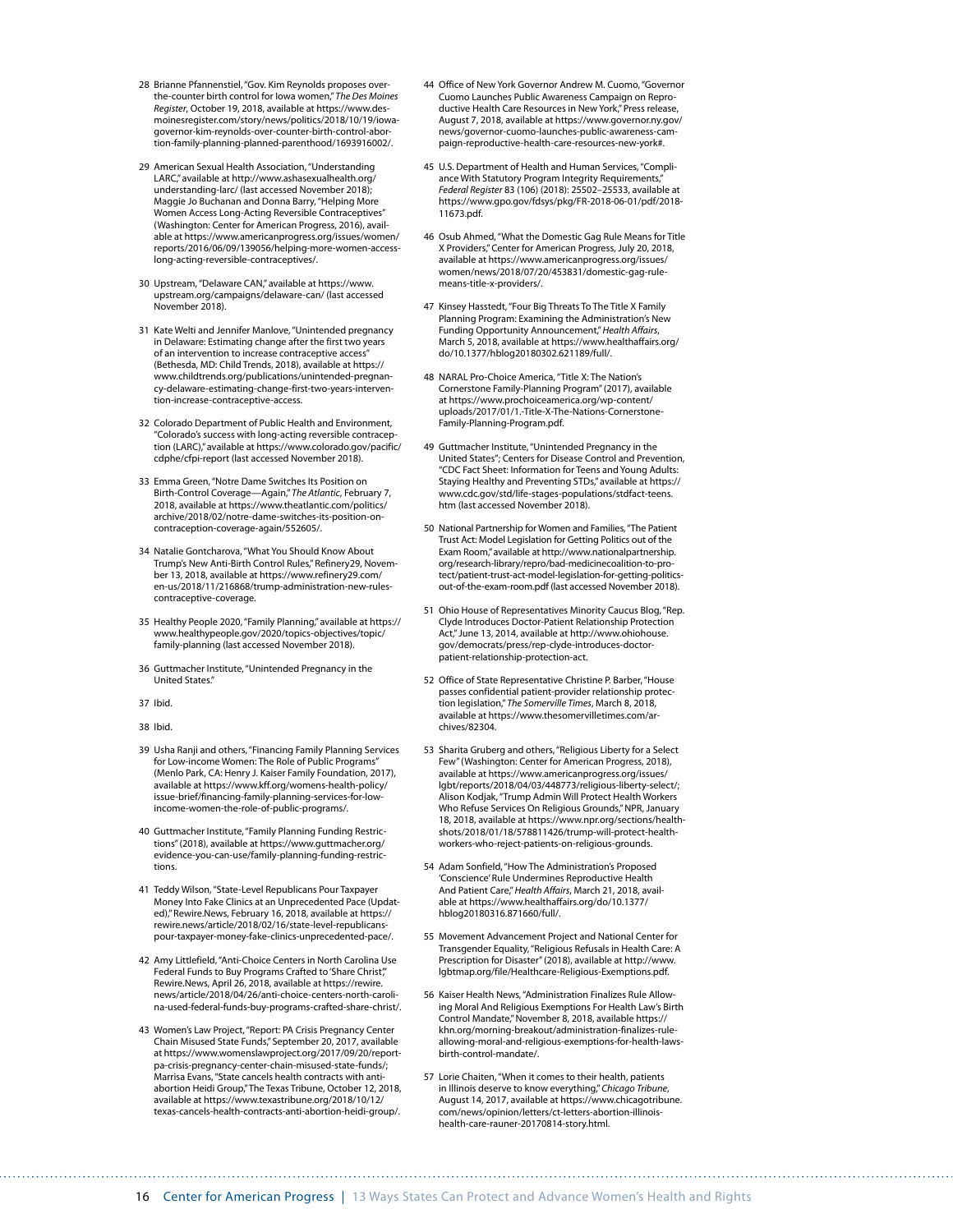- 58 Adam Sonfield, "Learning from Experience: Where Religious Liberty Meets Reproductive Rights," *Guttmacher Policy Review* 19 (2016): 6–7, available at [https://www.guttmacher.](https://www.guttmacher.org/sites/default/files/article_files/gpr1900116.pdf) [org/sites/default/files/article\\_files/gpr1900116.pdf](https://www.guttmacher.org/sites/default/files/article_files/gpr1900116.pdf).
- 59 American College of Obstetricians and Gynecologists, "Access to Contraception," available at [https://www.acog.org/](https://www.acog.org/Clinical-Guidance-and-Publications/Committee-Opinions/Committee-on-Health-Care-for-Underserved-Women/Access-to-Contraception) [Clinical-Guidance-and-Publications/Committee-Opinions/](https://www.acog.org/Clinical-Guidance-and-Publications/Committee-Opinions/Committee-on-Health-Care-for-Underserved-Women/Access-to-Contraception) [Committee-on-Health-Care-for-Underserved-Women/](https://www.acog.org/Clinical-Guidance-and-Publications/Committee-Opinions/Committee-on-Health-Care-for-Underserved-Women/Access-to-Contraception) [Access-to-Contraception](https://www.acog.org/Clinical-Guidance-and-Publications/Committee-Opinions/Committee-on-Health-Care-for-Underserved-Women/Access-to-Contraception) (last accessed November 2018).
- 60 Association of American Medical Colleges, "New Research Shows Increasing Physician Shortages in Both Primary and Specialty Care," Press release, April 11, 2018, available at [https://news.aamc.org/press-releases/article/workforce\\_](https://news.aamc.org/press-releases/article/workforce_report_shortage_04112018/) [report\\_shortage\\_04112018/.](https://news.aamc.org/press-releases/article/workforce_report_shortage_04112018/)
- 61 Association of American Medical Colleges, "Policy Priorities to Improve Our Nation's Health: Physician Workforce Issues" (2018), available at [https://www.aamc.org/down](https://www.aamc.org/download/472888/data/physicianworkforceissues.pdf)[load/472888/data/physicianworkforceissues.pdf.](https://www.aamc.org/download/472888/data/physicianworkforceissues.pdf)
- 62 Patient-Centered Outcomes Research Institute (PCORI), "Sample Research Topic Brief: Telemedicine for Reproductive Health" (2015), available at [https://www.pcori.org/](https://www.pcori.org/sites/default/files/PPFA-Summit-Topic-Brief-Telemedicine-for-Reproductive-Health.pdf) [sites/default/files/PPFA-Summit-Topic-Brief-Telemedicine](https://www.pcori.org/sites/default/files/PPFA-Summit-Topic-Brief-Telemedicine-for-Reproductive-Health.pdf)[for-Reproductive-Health.pdf](https://www.pcori.org/sites/default/files/PPFA-Summit-Topic-Brief-Telemedicine-for-Reproductive-Health.pdf).
- 63 Ibid.
- 64 Advancing New Standards in Reproductive Health, "Receiving medication abortion through telemedicine as safe as in person," available at [https://www.ansirh.org/news/](https://www.ansirh.org/news/receiving-medication-abortion-through-telemedicine-safe-person) [receiving-medication-abortion-through-telemedicine](https://www.ansirh.org/news/receiving-medication-abortion-through-telemedicine-safe-person)[safe-person](https://www.ansirh.org/news/receiving-medication-abortion-through-telemedicine-safe-person) (last accessed November 2018).
- 65 Guttmacher Institute, "Medication Abortion," available at [https://www.guttmacher.org/state-policy/explore/](https://www.guttmacher.org/state-policy/explore/medication-abortion) [medication-abortion](https://www.guttmacher.org/state-policy/explore/medication-abortion) (last accessed November 2018).
- 66 Ibid.
- 67 Kristi L. Nelson, "The Pill by phone? Telemedicine birth control/PrEP service expands to Tennessee," *Knoxville News Sentinel*, August 6, 2018, available at [https://www.](https://www.knoxnews.com/story/news/health/2018/08/06/birth-control-nurx-tn-telemedicine-pill-contraceptives/917016002/) [knoxnews.com/story/news/health/2018/08/06/birth-con](https://www.knoxnews.com/story/news/health/2018/08/06/birth-control-nurx-tn-telemedicine-pill-contraceptives/917016002/)[trol-nurx-tn-telemedicine-pill-contraceptives/917016002/.](https://www.knoxnews.com/story/news/health/2018/08/06/birth-control-nurx-tn-telemedicine-pill-contraceptives/917016002/)
- 68 University of Pittsburgh Medical Center, "Maternal-Fetal Telemedicine Services," available at [https://www.upmc.com/](https://www.upmc.com/healthcare-professionals/physicians/telemedicine/services/maternal-fetal-medicine) [healthcare-professionals/physicians/telemedicine/services/](https://www.upmc.com/healthcare-professionals/physicians/telemedicine/services/maternal-fetal-medicine) [maternal-fetal-medicine](https://www.upmc.com/healthcare-professionals/physicians/telemedicine/services/maternal-fetal-medicine) (last accessed November 2018).
- 69 Curtis Lowery, "Telehealth: A new frontier in ob/gyn," *Contemporary OB/GYN* 64 (8) (2018), available at [http://](http://www.contemporaryobgyn.net/telemedicine/telehealth-new-frontier-obgyn) [www.contemporaryobgyn.net/telemedicine/telehealth](http://www.contemporaryobgyn.net/telemedicine/telehealth-new-frontier-obgyn)[new-frontier-obgyn](http://www.contemporaryobgyn.net/telemedicine/telehealth-new-frontier-obgyn).
- 70 Yvonne S. Butler Tobah and others, "OB Nest—A Novel Approach to Prenatal Care," *Obstetrics and Gynecology* 127  $(2016)$
- 71 Henry J. Kaiser Family Foundation, "Women's Health Insurance Coverage," October 31, 2017, available at [https://](https://www.kff.org/womens-health-policy/fact-sheet/womens-health-insurance-coverage-fact-sheet/) [www.kff.org/womens-health-policy/fact-sheet/womens](https://www.kff.org/womens-health-policy/fact-sheet/womens-health-insurance-coverage-fact-sheet/)[health-insurance-coverage-fact-sheet/](https://www.kff.org/womens-health-policy/fact-sheet/womens-health-insurance-coverage-fact-sheet/).
- 72 Medicaid and CHIP Payment and Access Commission, "Medicaid expansion to the new adult group," available at <https://www.macpac.gov/subtopic/medicaid-expansion/> (last accessed November 2018).
- 73 Rachel West, "Expanding Medicaid in All States Would Save 14,000 Lives Per Year" (Washington: Center for American Progress, 2018), available at [https://](https://www.americanprogress.org/issues/healthcare/reports/2018/10/24/459676/expanding-medicaid-states-save-14000-lives-per-year/) [www.americanprogress.org/issues/healthcare/re](https://www.americanprogress.org/issues/healthcare/reports/2018/10/24/459676/expanding-medicaid-states-save-14000-lives-per-year/)[ports/2018/10/24/459676/expanding-medicaid-states](https://www.americanprogress.org/issues/healthcare/reports/2018/10/24/459676/expanding-medicaid-states-save-14000-lives-per-year/)[save-14000-lives-per-year/.](https://www.americanprogress.org/issues/healthcare/reports/2018/10/24/459676/expanding-medicaid-states-save-14000-lives-per-year/)
- 74 Andy Slavitt, "Health care is now a major liability for Republicans. Will they dig the hole deeper?", *USA Today*, November 14, 2018, available at [https://www.usatoday.](https://www.usatoday.com/story/opinion/2018/11/14/health-care-top-2020-concern-if-republicans-keep-attacking-column/1988990002/) [com/story/opinion/2018/11/14/health-care-top-2020-con](https://www.usatoday.com/story/opinion/2018/11/14/health-care-top-2020-concern-if-republicans-keep-attacking-column/1988990002/)[cern-if-republicans-keep-attacking-column/1988990002/](https://www.usatoday.com/story/opinion/2018/11/14/health-care-top-2020-concern-if-republicans-keep-attacking-column/1988990002/).
- 75 Elizabeth Carpenter, Chris Sloan, and Neil Rosacker, "2.7 Million People Could Gain Access to Medicaid Coverage Based on Outlook for State Elections," Press release, Avalere Health, October 30, 2018, available at [http://avalere.com/expertise/](http://avalere.com/expertise/managed-care/insights/2.9-million-people-could-gain-access-to-medicaid-coverage-based-on-outlook) [managed-care/insights/2.9-million-people-could-gain](http://avalere.com/expertise/managed-care/insights/2.9-million-people-could-gain-access-to-medicaid-coverage-based-on-outlook)[access-to-medicaid-coverage-based-on-outlook](http://avalere.com/expertise/managed-care/insights/2.9-million-people-could-gain-access-to-medicaid-coverage-based-on-outlook).
- 76 Phil Galewitz, "Midterm Election Boosts Medicaid Expansion, But Challenges Remain," Kaiser Health News, November 8, 2018, available at [https://khn.org/news/midterm-election](https://khn.org/news/midterm-election-boosts-medicaid-expansion-but-challenges-remain/)[boosts-medicaid-expansion-but-challenges-remain/.](https://khn.org/news/midterm-election-boosts-medicaid-expansion-but-challenges-remain/)
- 77 MaryBeth Musumeci, Robin Rudowitz, and Cornelia Hall, "An Early Look at Implementation of Medicaid Work Requirements in Arkansas" (San Francisco: Henry J. Kaiser Family Foundation, 2018), available at [https://www.kff.org/](https://www.kff.org/medicaid/issue-brief/an-early-look-at-implementation-of-medicaid-work-requirements-in-arkansas/) [medicaid/issue-brief/an-early-look-at-implementation-of](https://www.kff.org/medicaid/issue-brief/an-early-look-at-implementation-of-medicaid-work-requirements-in-arkansas/)[medicaid-work-requirements-in-arkansas/.](https://www.kff.org/medicaid/issue-brief/an-early-look-at-implementation-of-medicaid-work-requirements-in-arkansas/)
- 78 National Academy for State Health Policy, "A Snapshot of State Proposals to Implement Medicaid Work Requirements Nationwide," available at [https://nashp.org/state](https://nashp.org/state-proposals-for-medicaid-work-and-community-engagement-requirements/)[proposals-for-medicaid-work-and-community-engage](https://nashp.org/state-proposals-for-medicaid-work-and-community-engagement-requirements/)[ment-requirements/](https://nashp.org/state-proposals-for-medicaid-work-and-community-engagement-requirements/) (last accessed November 2018).
- 79 Center on Budget and Policy Priorities, "Harm to Women From Taking Away Medicaid for Not Meeting Work Requirements" (2018), available at [https://www.cbpp.org/research/](https://www.cbpp.org/research/health/harm-to-women-from-taking-away-medicaid-for-not-meeting-work-requirements) [health/harm-to-women-from-taking-away-medicaid-for](https://www.cbpp.org/research/health/harm-to-women-from-taking-away-medicaid-for-not-meeting-work-requirements)[not-meeting-work-requirements.](https://www.cbpp.org/research/health/harm-to-women-from-taking-away-medicaid-for-not-meeting-work-requirements)
- 80 Catherine Rampell, "Arkansas's Medicaid experiment has proved disastrous," *The Washington Post*, November 19, 2018, available at [https://www.washingtonpost.com/](https://www.washingtonpost.com/opinions/arkansas-says-it-wants-to-help-the-poor-its-hurting-them-instead/2018/11/19/8e61f0a2-ec3c-11e8-96d4-0d23f2aaad09_story.html?utm_term=.2372190160d1) [opinions/arkansas-says-it-wants-to-help-the-poor-its-hurt](https://www.washingtonpost.com/opinions/arkansas-says-it-wants-to-help-the-poor-its-hurting-them-instead/2018/11/19/8e61f0a2-ec3c-11e8-96d4-0d23f2aaad09_story.html?utm_term=.2372190160d1)[ing-them-instead/2018/11/19/8e61f0a2-ec3c-11e8-96d4-](https://www.washingtonpost.com/opinions/arkansas-says-it-wants-to-help-the-poor-its-hurting-them-instead/2018/11/19/8e61f0a2-ec3c-11e8-96d4-0d23f2aaad09_story.html?utm_term=.2372190160d1) [0d23f2aaad09\\_story.html?utm\\_term=.2372190160d1.](https://www.washingtonpost.com/opinions/arkansas-says-it-wants-to-help-the-poor-its-hurting-them-instead/2018/11/19/8e61f0a2-ec3c-11e8-96d4-0d23f2aaad09_story.html?utm_term=.2372190160d1)
- 81 Theresa Chalhoub, "How the Latest ACA Repeal Plan Would Harm Women," Center for American Progress, June 29, 2018, available at [https://www.americanprogress.org/](https://www.americanprogress.org/issues/healthcare/news/2018/06/29/453011/latest-aca-repeal-plan-harm-women/) [issues/healthcare/news/2018/06/29/453011/latest-aca](https://www.americanprogress.org/issues/healthcare/news/2018/06/29/453011/latest-aca-repeal-plan-harm-women/)[repeal-plan-harm-women/.](https://www.americanprogress.org/issues/healthcare/news/2018/06/29/453011/latest-aca-repeal-plan-harm-women/)
- 82 Kellan Baker and Andrew Cray, "Why Gender-Identity Nondiscrimination in Insurance Makes Sense," (Washington: Center for American Progress, 2013), available at [https://www.americanprogress.org/issues/lgbt/](https://www.americanprogress.org/issues/lgbt/reports/2013/05/02/62214/why-gender-identity-nondiscrimination-in-insurance-makes-sense/) [reports/2013/05/02/62214/why-gender-identity-nondis](https://www.americanprogress.org/issues/lgbt/reports/2013/05/02/62214/why-gender-identity-nondiscrimination-in-insurance-makes-sense/)[crimination-in-insurance-makes-sense/.](https://www.americanprogress.org/issues/lgbt/reports/2013/05/02/62214/why-gender-identity-nondiscrimination-in-insurance-makes-sense/)
- 83 Theresa Chalhoub, "ACA Sabotage Puts Women's Health at Risk," Center for American Progress, September 13, 2018, available at [https://www.americanprogress.org/issues/](https://www.americanprogress.org/issues/healthcare/news/2018/09/13/458093/aca-sabotage-puts-womens-health-risk/) [healthcare/news/2018/09/13/458093/aca-sabotage-puts](https://www.americanprogress.org/issues/healthcare/news/2018/09/13/458093/aca-sabotage-puts-womens-health-risk/)[womens-health-risk/;](https://www.americanprogress.org/issues/healthcare/news/2018/09/13/458093/aca-sabotage-puts-womens-health-risk/) Jaime M. Grant, Lisa A. Mottet, and Justin Tanis, "Injustice at Every Turn: A Report of the National Transgender Discrimination Survey" (Washington: National Center for Transgender Equality and National Gay and Lesbian Task Force, 2011), available at [https://transequality.](https://transequality.org/sites/default/files/docs/resources/NTDS_Report.pdf) [org/sites/default/files/docs/resources/NTDS\\_Report.pdf.](https://transequality.org/sites/default/files/docs/resources/NTDS_Report.pdf)
- 84 Julie Rovner and Julie Appleby, "What To Watch For As Trump Takes Aim At ACA Protections," NPR, June 8, 2018, available at [https://www.npr.org/sections/health](https://www.npr.org/sections/health-shots/2018/06/08/618240606/trump-takes-aim-at-aca-protections-in-court-challenge-5-things-to-know)[shots/2018/06/08/618240606/trump-takes-aim-at-aca](https://www.npr.org/sections/health-shots/2018/06/08/618240606/trump-takes-aim-at-aca-protections-in-court-challenge-5-things-to-know)[protections-in-court-challenge-5-things-to-know.](https://www.npr.org/sections/health-shots/2018/06/08/618240606/trump-takes-aim-at-aca-protections-in-court-challenge-5-things-to-know)
- 85 Harriet Blair Rowan, "States Attacking ACA Would Suffer Most If Preexisting Conditions Shield Gets Axed," Kaiser Health News, July 17, 2018, available at [https://khn.org/](https://khn.org/news/states-attacking-aca-would-hurt-most-if-shield-on-preexisting-conditions-were-axed/) [news/states-attacking-aca-would-hurt-most-if-shield-on](https://khn.org/news/states-attacking-aca-would-hurt-most-if-shield-on-preexisting-conditions-were-axed/)[preexisting-conditions-were-axed/.](https://khn.org/news/states-attacking-aca-would-hurt-most-if-shield-on-preexisting-conditions-were-axed/)
- 86 Joanne Kenen, "What to Know About the Justice Department's Latest Whack at the ACA," California Health Care Foundation, June 15, 2018, available at [https://www.chcf.](https://www.chcf.org/blog/what-to-know-about-the-justice-departments-latest-whack-at-the-aca/) [org/blog/what-to-know-about-the-justice-departments](https://www.chcf.org/blog/what-to-know-about-the-justice-departments-latest-whack-at-the-aca/)[latest-whack-at-the-aca/.](https://www.chcf.org/blog/what-to-know-about-the-justice-departments-latest-whack-at-the-aca/)
- 87 Office of Oregon Governor Kate Brown, "Governor Kate Brown Leads Multi-State Effort to Protect Health Care Coverage for Pre-Existing Conditions," Press release, June 20, 2018, available at [https://www.oregon.gov/newsroom/](https://www.oregon.gov/newsroom/Pages/NewsDetail.aspx?newsid=2786) [Pages/NewsDetail.aspx?newsid=2786.](https://www.oregon.gov/newsroom/Pages/NewsDetail.aspx?newsid=2786)